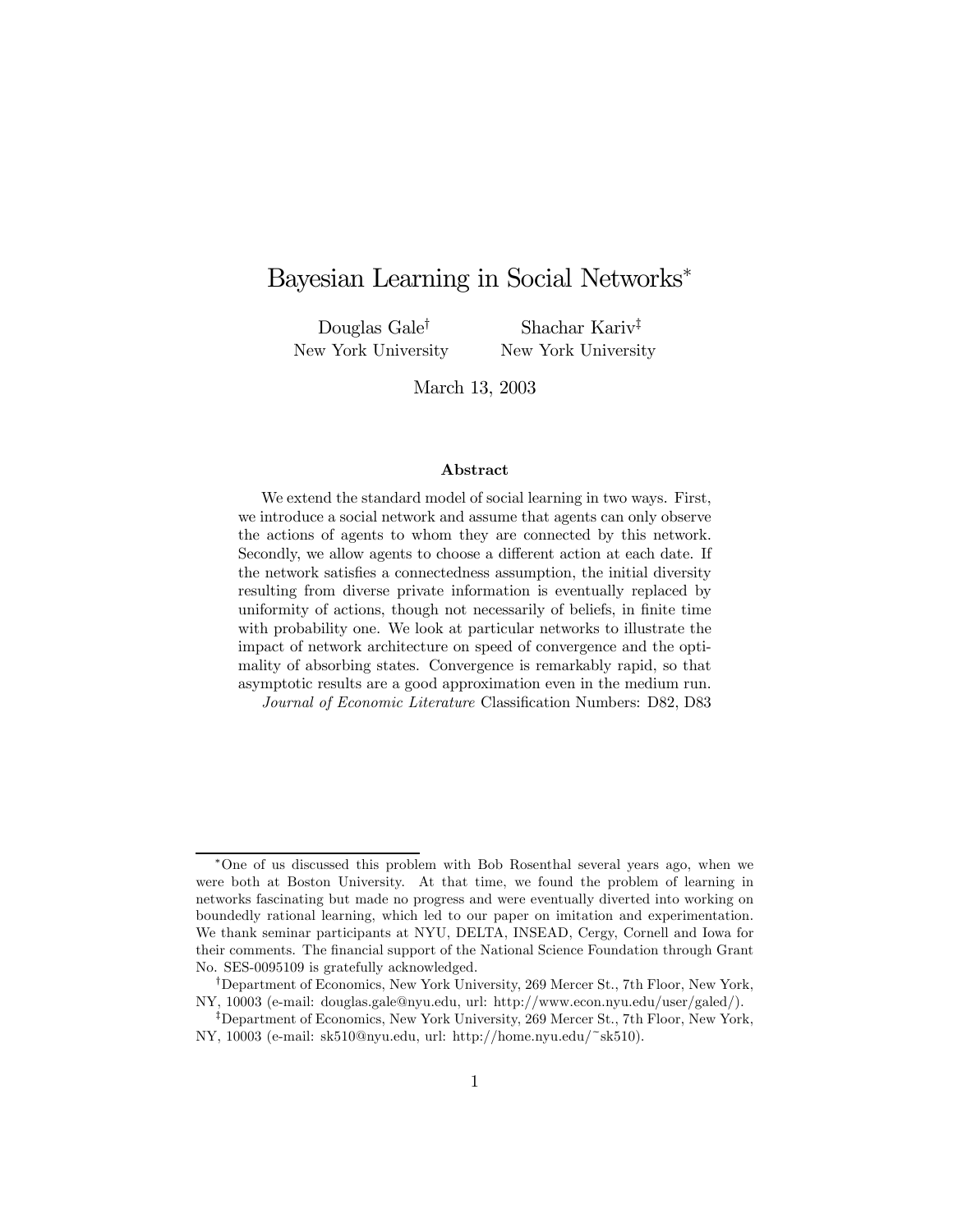## 1 Introduction

The canonical model of social learning comprises a set of agents  $I$ , a finite set of actions  $A$ , a set of states of nature  $\Omega$ , and a common payoff function  $U(a,\omega)$ , where a is the action chosen and  $\omega$  is the state of nature. Each agent i receives a private signal  $\sigma_i(\omega)$ , a function of the state of nature  $\omega$ , and uses this private information to identify a payoff-maximizing action.

This setup provides an example of a pure information externality. Each agent's payoff depends on his own action and on the state of nature. It does not depend directly on the actions of other agents. However, each agent's action reveals something about his private signal, so an agent can generally improve his decision by observing what others do before choosing his own action. In social settings, where agents can observe one another's actions, it is rational for them to learn from one another.

This kind of social learning was first studied by Banerjee (1992) and Bikhchandani, Hirshleifer and Welch (1992). Their work was extended by Smith and Sørensen (2000). These models of social learning assume a simple sequential structure, in which the order of play is fixed and exogenous. They also assume that the actions of all agents are public information. Thus, at date 1, agent 1 chooses an action  $a_1$ , based on his private information; at date 2, agent 2 observes the action chosen by agent 1 and chooses an action a<sup>2</sup> based on his private information and the information revealed by agent 1's action; at date 3, agent 3 observes the actions chosen by agents 1 and 2 and chooses an action a<sup>3</sup> ...; and so on. In what follows we refer to this structure as the *sequential social-learning model* (SSLM).

One goal of the social learning literature is to explain the striking uniformity of social behavior that occurs in fashion, fads, "mob psychology", and so forth. In the context of the SSLM, this uniformity takes the form of herd behavior.1 Smith and Sørensen (2000) have shown that, in the SSLM, herd behavior arises in finite time with probability one. Once the proportion of agents choosing a particular action is large enough, the public information in favor of this action outweighs the private information of any single agent. So each subsequent agent "ignores" his own signal and "follows the herd".

This is an important result and it helps us understand the basis for uniformity of social behavior.<sup>2</sup> At the same time, the SSLM has several special

<sup>&</sup>lt;sup>1</sup>A herd occurs if, after some finite date t, every agent chooses the same action. An informational cascade occurs if, after some finite date  $t$ , every agent finds it optimal to choose the same action regardless of the value of his private signal. An informational cascade implies herd behavior, but a herd can arise without a cascade.

 $2$ <sup>2</sup>The most interesting property of the models of Bikhchandani, Hirshleifer and Welch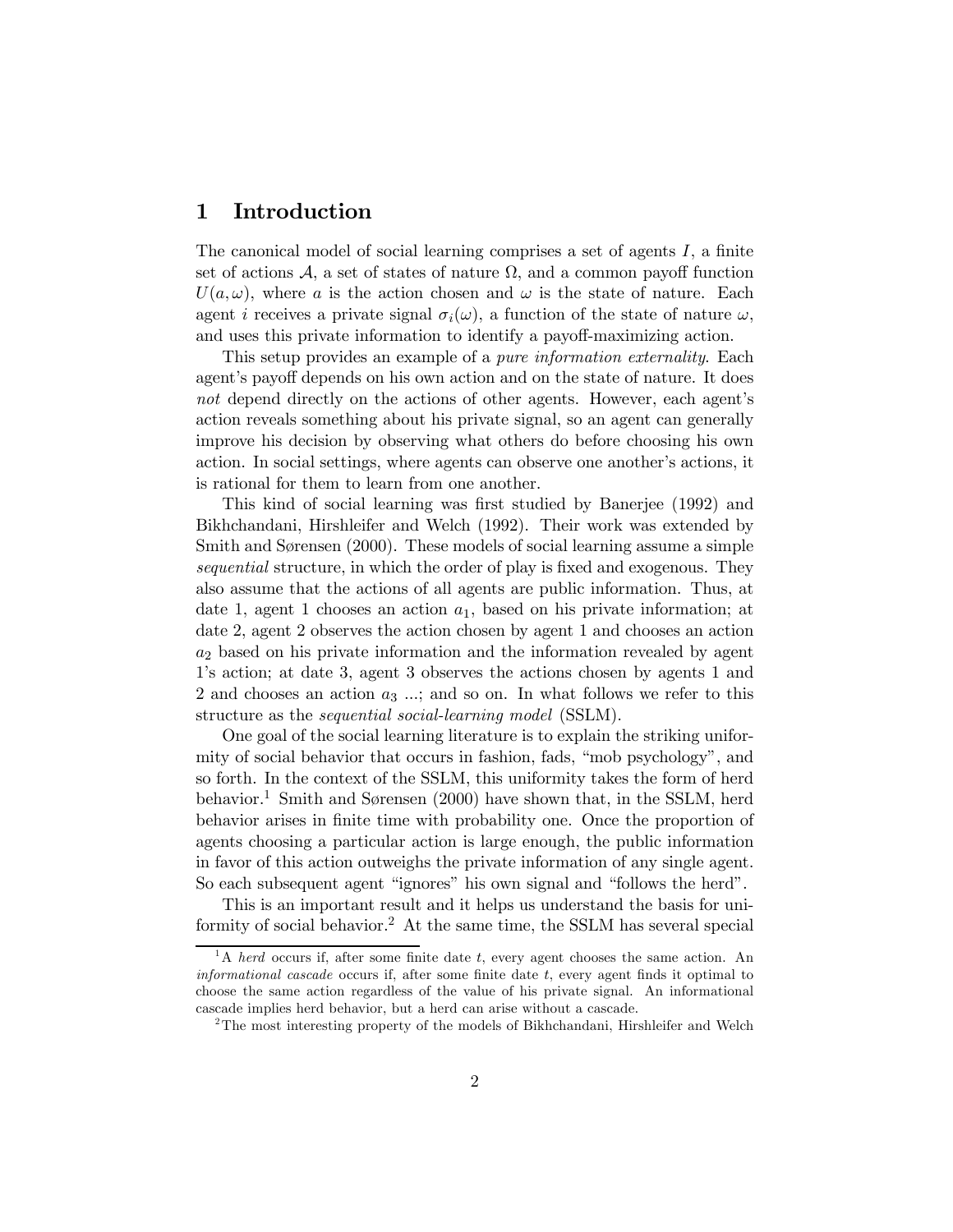features that deserve further examination: (i) each agent makes a single, irreversible decision; (ii) the timing of the agent's decision (his position in the decision-making queue) is fixed and exogenous; (iii) agents observe the actions of all their predecessors; and (iv) the number of signals, like the number of agents, is infinite, so once a cascade begins the amount of information lost is large. These features simplify the analysis of the SSLM, but they are quite restrictive.

In this paper, we study the uniformity of behavior in a framework that allows for a richer pattern of social learning. We depart from the SSLM in two ways. First, we drop the assumption that actions are public information and assume that agents can observe the actions of some, but not necessarily all, of their neighbors. Second, we allow agents to make decisions simultaneously, rather than sequentially, and to revise their decisions rather than making a single, irreversible decision. We refer to this structure as the *social* network model (SNM). For empirical examples that illustrate the important role of networks in social learning, see Bikhchandani, Hirshleifer and Welch (1998).

On the face of it, uniform behavior seems less likely in the SNM, where agents have very different information sets, than in the SSLM. However, uniformity turns out to be a robust feature of *connected* social networks.<sup>3</sup>

The following results are established for any connected network:

Uniformity of behavior: Initially, diversity of private information leads to diversity of actions. Over time, as agents learn by observing the actions of their neighbors, some convergence of beliefs is inevitable. A central question is whether agents can rationally choose different actions forever. Disconnected agents can clearly 'disagree' forever. Also, there may be cases where agents are indifferent between two actions and disagreement of actions is immaterial. However, apart from cases of disconnectedness and indifference, all agents must eventually choose the same action. Thus, learning occurs through diversity but is eventually replaced by uniformity.

<sup>(1992)</sup> and Banerjee (1992) is that informational cascades arise very rapidly, before much information has been revealed. For example, in these models if the first two agents make the same choice, all subsequent agents will ignore their information and imitate the first two. The behavior of a potential infinity of agents is determined by the behavior of the first two. This is both informationally inefficient and Pareto inefficient.

<sup>3</sup>A network is a directed graph in which the nodes correspond to representative agents. Agent i can observe the actions of agent j if i is connected to agent j. A network is connected if, for any two agents i and j, there is a sequence  $i_1, ..., i_K$  such that  $i_1 = i$ ,  $i_K = j$  and  $i_k$  is connected to  $i_{k+1}$  for  $k = 1, ..., K - 1$ .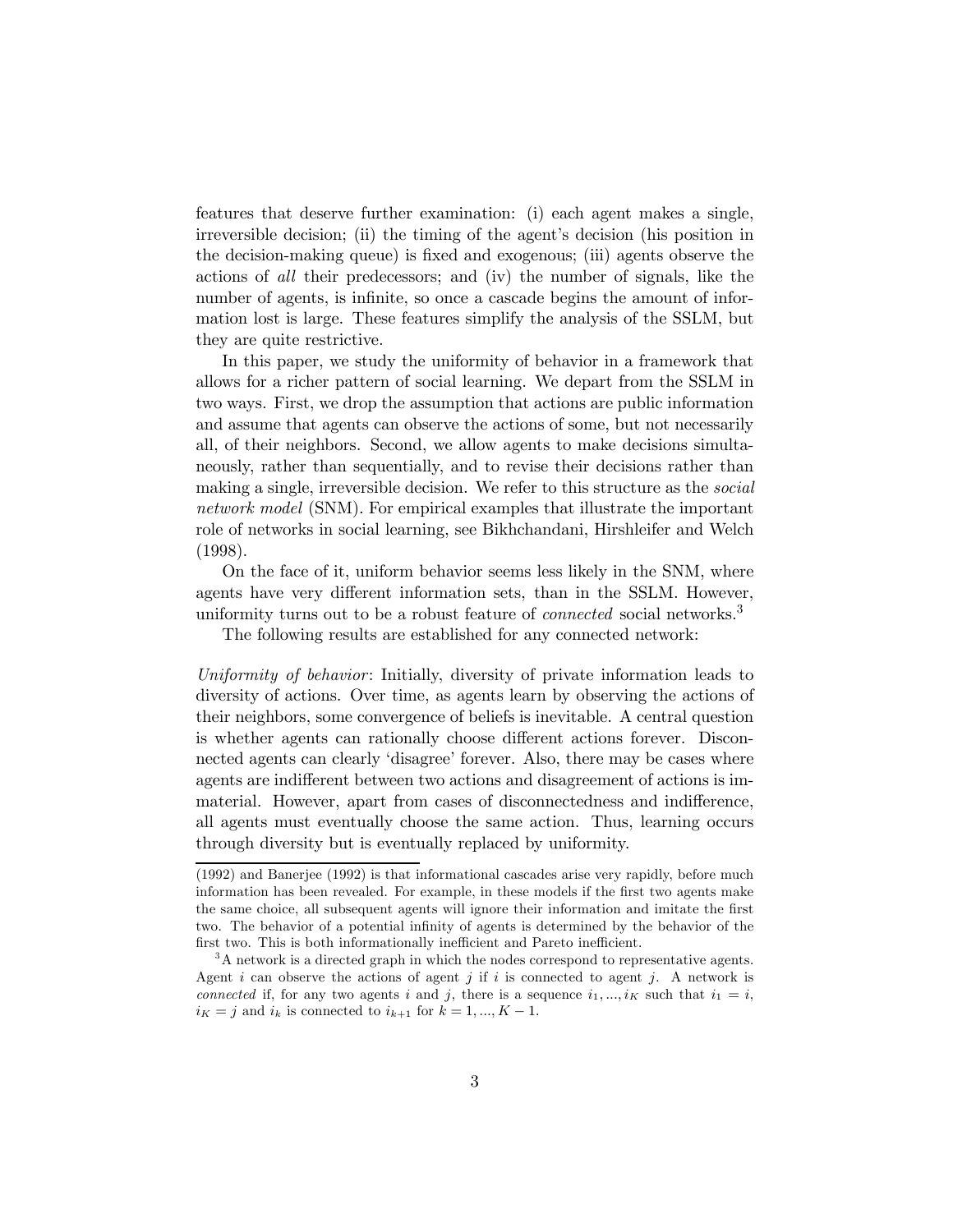Optimality: We are interested in whether the common action chosen asymptotically is optimal, in the sense that the same action would be chosen if all the signals were public information. In special cases, we can show that asymptotically the optimal action is chosen but, in general, there is no reason why this should be the case.

Although the process of learning in networks can be very complicated, the SNM has several features that make the asymptotic analysis tractable. The first is the welfare-improvement principle. Agents have perfect recall, so expected utility is non-decreasing over time. This implies that equilibrium payoffs form a submartingale. We use the martingale convergence theorem to establish that an agents' (random) payoff converges almost surely to a constant.

Another useful property of the model is the imitation principle. If agent  $i$  can observe the actions of agent  $j$ , then one strategy available to him is to imitate whatever  $j$  does. Since  $i$  and  $j$  have different information sets, their conditional payoffs under this strategy may be different. However, on average,  $i$  must do as well as  $j$ .

The imitation principle, together with the connectedness of the network, is used to show that, asymptotically,  $i$  and  $j$  must get the same average (unconditional) payoffs. It turns out that this is only possible if agents choose the same actions. More precisely, agents choose different actions only if they are indifferent.

Compared to models of boundedly rational learning in networks (e.g., Bala and Goyal (1998)) it is relatively straightforward to establish uniformity of behavior for fully rational agents.

While the convergence properties of the model are quite general, other properties have only been established for particular networks:

Convergence in finite time: In special cases, we can rule out the possibility of indifference between actions with probability one. In that case, all agents choose the same action in finite time with probability one.

Speed of convergence: In two- and three-person networks, we can show that convergence to a uniform action is extremely rapid, typically occurring within five or six periods with probability close to 1. What happens in those first few periods is important for the determination of the asymptotic state.

Network architecture: Systematic differences can be identified in the behavior of different networks. For example, in three-person complete networks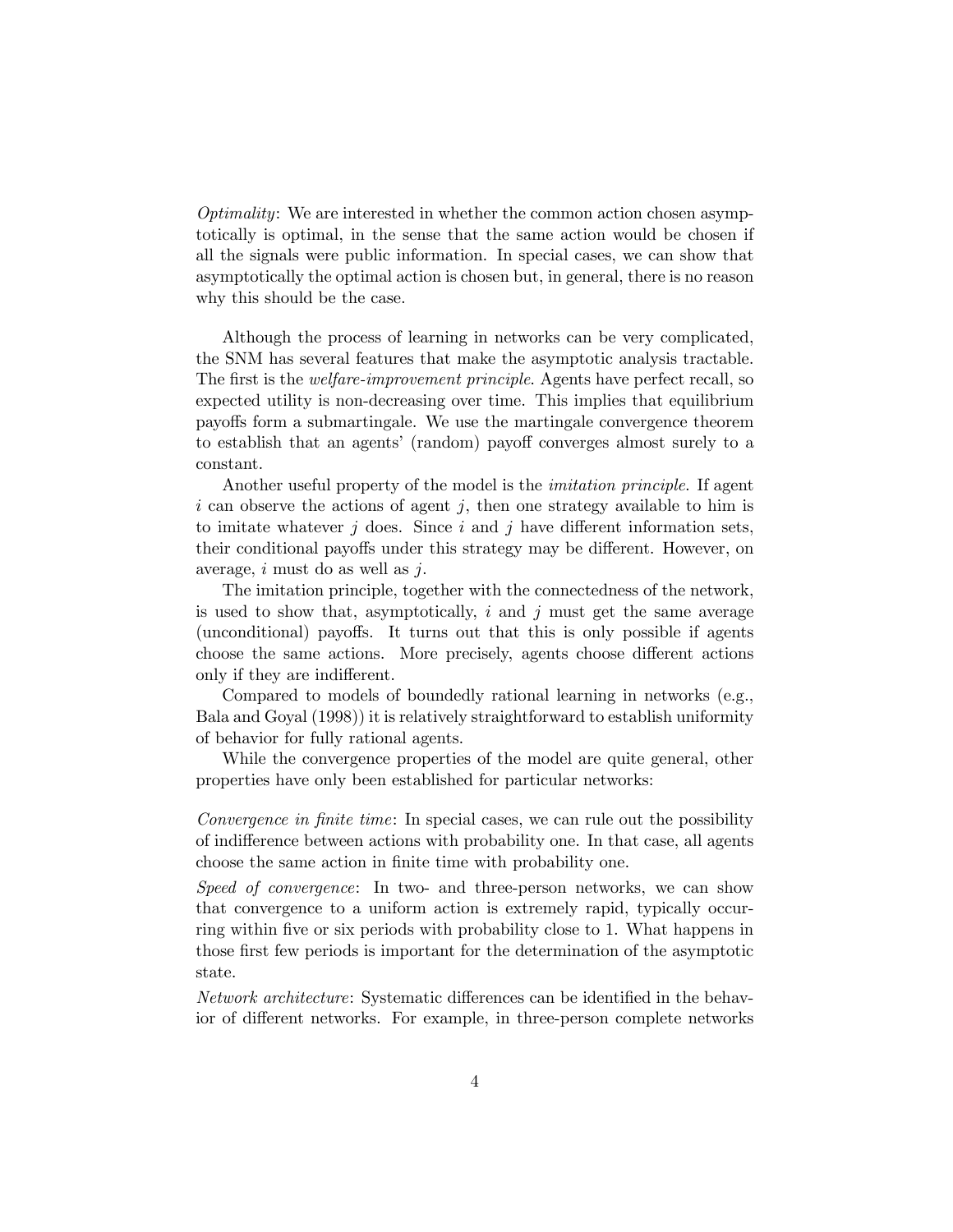(where each agent observes all the others), learning stops almost immediately and the probability of an incorrect action in the long run is high. In three-person incomplete networks, learning continues for a longer time and the probability of choosing an incorrect action in the long run is lower.

The rest of the paper is organized as follows. In Section 2 we define the model and the equilibrium concept more precisely. In Section 3 we use the case of two-person networks to illustrate the working of the general model and some special features of complete networks. In Section 4 we derive the asymptotic properties of the general model. In Section 5 we study a selection of three-person graphs. Here we see the impact of lack of common knowledge on the dynamics of social learning and the efficiency of aggregation. We also compare the dynamic and asymptotic properties of different networks. The results are discussed in Section 6. Proofs are gathered in Section 7.

### 2 The model

The social learning literature ignores the complications of strategic behavior in order to focus on pure Bayesian learning. Non-strategic behavior is simpler to analyze and it also seems more appropriate for a model of social behavior. However, special assumptions are needed to rationalized non-strategic behavior. In the SSLM, for example, an agent is assumed to make a once-in-a-lifetime decision. Because his payoff is independent of other agents' actions, it is rational for him to behave myopically and ignore the affect of his action on the agents who follow him. In the SNM, an agent's payoff is independent of other agents' actions but, unlike the SSLM, agents make repeated decisions. In order to eliminate strategic behavior, we assume that the economy comprises a large number of individually insignificant agents and that agents only observe the distribution of actions at each date. Since a single agent cannot affect the distribution of actions, he cannot influence the future play of the game. This allows us to ignore "strategic" considerations and focus on the pure Bayesian-learning aspect of the model.

#### The agents

Formally, we assume there is a finite set of locations indexed by  $i = 1, ..., n$ . At each location, there is a non-atomic continuum of identical agents. In the sequel, the continuum of agents at location  $i$  is replaced by a single representative agent i who maximizes his short-run payoff in each period.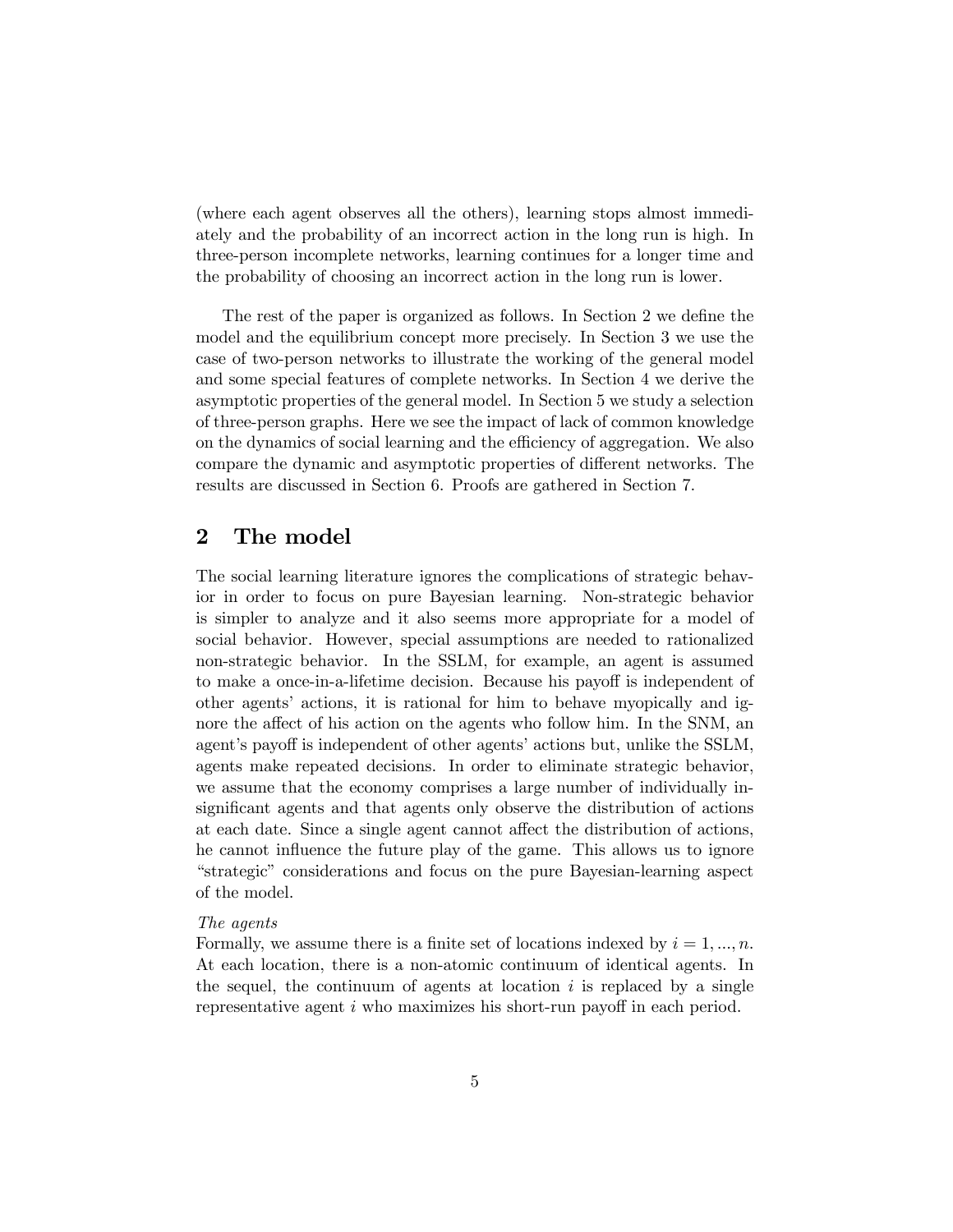Uncertainty is represented by a probability measure space  $(\Omega, \mathcal{F}, \mathbf{P}),$ where  $\Omega$  is a compact metric space,  $\mathcal F$  is a  $\sigma$ -field, and **P** a probability measure. Time is represented by a countable set of dates indexed by  $t =$  $1, 2, \ldots$ 

Let  $A \subset \mathbf{R}$  be a finite set of actions and let  $U : A \times \Omega \to \mathbf{R}$  be the common payoff function, where  $U(a, \cdot)$  is a bounded, measurable function for every action a. Each (representative) agent i receives a private signal  $\sigma_i(\omega)$  at date 1, where  $\sigma_i : \Omega \to \mathbf{R}$  is a random variable.

#### The network

A social network is represented by a family of sets  $\{N_i : i = 1, ..., n\}$ , where

$$
N_i \subseteq \{1, ..., i-1, i+1, ..., n\}.
$$

For each agent i,  $N_i$  denotes the set of agents  $j \neq i$  who can be observed by agent i. We can think of  $N_i$  as representing i's "neighborhood". The sets  $\{N_i:1=1,...,n\}$  define a *directed graph* with nodes  $N = \{1,...,n\}$ and edges  $E = \bigcup_{i=1}^{n} \{(i,j) : j \in N_i\}$ . The social network determines the information flow in the economy. Agent  $i$  can observe the action of agent  $j$ if and only if  $j \in N_i$ . Agents have perfect recall so their information set at each date includes the actions they have observed at every previous date.

For any nodes i and j, a path from i to j is a finite sequence  $i_1, ..., i_K$ such that  $i_1 = i$ ,  $i_K = j$  and  $i_{k+1} \in N_{i_k}$  for  $k = 1, ..., K - 1$ . A node i is connected to j if there is a path from i to j. The network  $\{N_i\}$  is connected if every pair of nodes  $i$  and  $j$  is connected. Connectedness is essential for uniformity of behavior, but not for other results.

#### Equilibrium

At the beginning of each date t, agents choose actions simultaneously. Then each agent i observes the actions  $a_{jt}$  chosen by the agents  $j \in N_i$  and updates his beliefs accordingly. Agent  $i$ 's information set at date  $t$  consists of his signal  $\sigma_i(\omega)$  and the history of actions  $\{a_{js} : j \in N_i, s \leq t-1\}$ . Agent i chooses the action  $a_{it}$  to maximize the expectation of his short-run payoff  $U(a_{it}, \omega)$  conditional on the information available.

An agent's behavior can be described more formally as follows. Agent i's choice of action at date t is described by a random variable  $X_{it}(\omega)$  and his information at date t is described by a  $\sigma$ -field  $\mathcal{F}_{it}$ . Since the agent's choice can only depend on the information available to him,  $X_{it}$  must be measurable with respect to  $\mathcal{F}_{it}$ . Since  $\mathcal{F}_{it}$  represents the agent's information at date t, it must be the  $\sigma$ -field generated by the random variables  $\sigma_i$  and  $\{X_{is} : j \in N_i,$  $s \leq t-1$ . Note that there is no need to condition explicitly on agent i's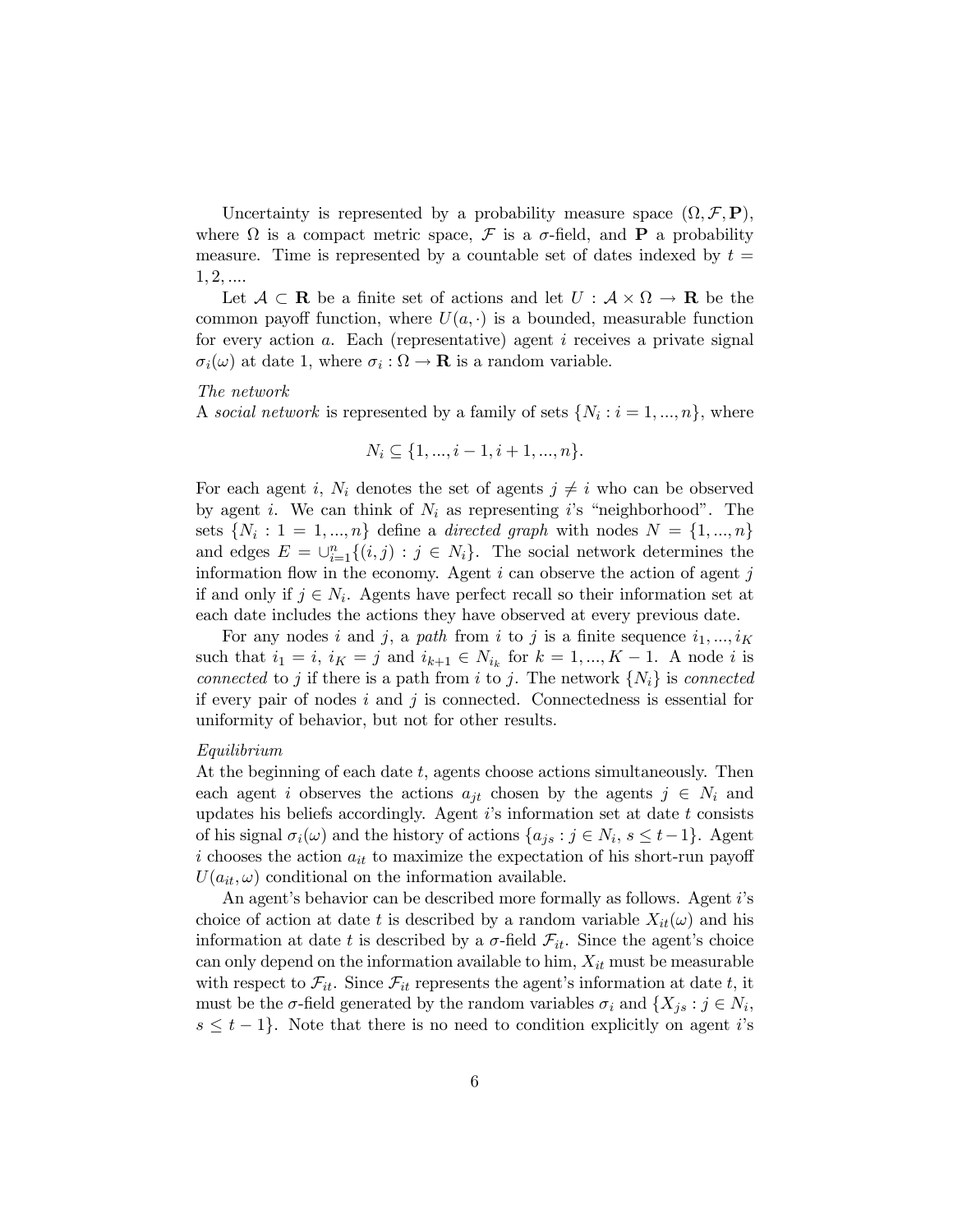past actions because they are functions of the past actions of agents  $j \in N_i$ and the signal  $\sigma_i(\omega)$ . Finally, since  $X_{it}$  is optimal, there cannot be any other  $\mathcal{F}_{it}$ -measurable choice function that yields a higher expected utility. These are the essential elements of our definition of equilibrium, as stated below.

Definition 1 A weak perfect Bayesian equilibrium consists of a sequence of random variables  $\{X_{it}\}\$ and  $\sigma$ -fields  $\{\mathcal{F}_{it}\}\$  such that for each  $i = 1, ..., n$  and  $t = 1, 2, ...,$ 

(i)  $X_{it} : \Omega \to \mathcal{A}$  is  $\mathcal{F}_{it}$ -measurable, (*ii*)  $\mathcal{F}_{it} = \mathcal{F}\left(\sigma_i, \{X_{js} : j \in N_i\}_{s=1}^{t-1}\right)$ , and (iii)  $E[U(x(\omega), \omega)] \le E[U(X_{it}(\omega), \omega)]$ , for any  $\mathcal{F}_{it}$ -measurable function  $x : \Omega \to A$ .

Note that our definition of equilibrium does not require optimality "off the equilibrium path". This entails no essential loss of generality as long as it is assumed that the actions of a single agent, who is of measure zero, are not observed by other players. Then a deviation by a single agent has no effect on the subsequent decisions of other agents.

## 3 Learning with two (representative) agents and two actions

To fix ideas and illustrate the workings of the basic model, we first consider the special case of two representative agents,  $A$  and  $B$ , and two actions, 0 and 1. There are three graphs, besides the empty graph  $N_A = N_B = \emptyset$ ,

(i) 
$$
N_A = \{B\}, N_B = \{A\};
$$
  
(ii)  $N_A = \{B\}, N_B = \emptyset;$   
(iii)  $N_A = \emptyset, N_B = \{A\}.$ 

Cases (ii) and (iii) are uninteresting because there is no possibility of mutual learning. For example, in case (ii), agent B observes a private signal and chooses the optimal action at date 1. Since he observes no further information, he chooses the same action at every subsequent date. Agent A observes a private signal and chooses the optimal action at date 1. At date 2, he observes agent  $B$ 's action at date 1, updates his beliefs and chooses the new optimal action at date 2. After that, A receives no additional information, so agent A chooses the same action at every subsequent date. Agent A has learned something from agent  $B$ , but that is as far as it goes. In case (i),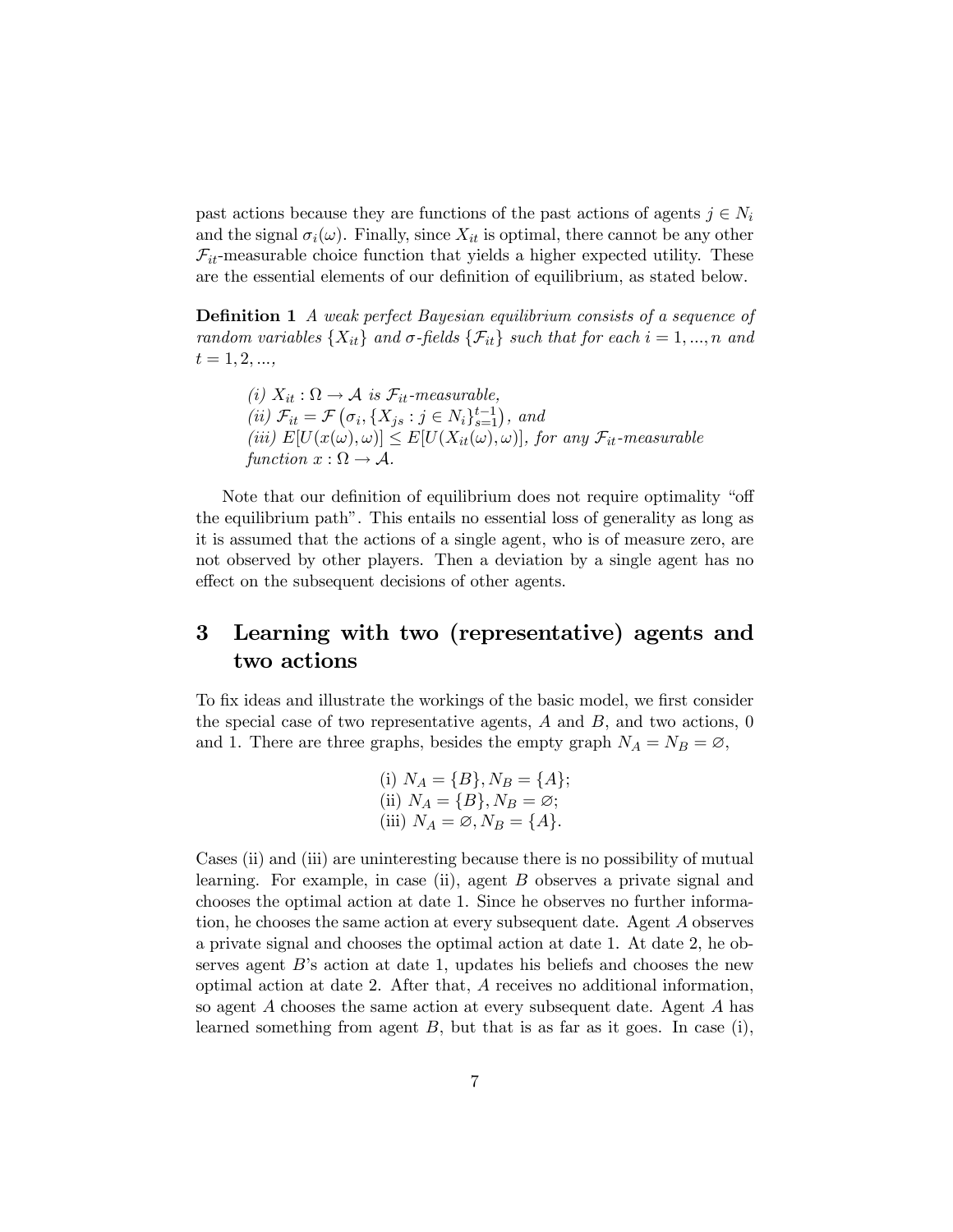on the other hand, the two agents learn from each other and learning can continue for an unbounded number of periods. We focus on the network defined in (i) in what follows.

For simplicity, we consider a special information and payoff structure. We assume that  $\Omega = \Omega_A \times \Omega_B$ , where  $\Omega_i$  is an interval [a, b] and the generic element is  $\omega = (\omega_A, \omega_B)$ . The signals are assumed to satisfy

$$
\sigma_i(\omega) = \omega_i, \forall \omega \in \Omega, i = A, B,
$$

where the random variables  $\omega_A$  and  $\omega_B$  are independently and continuously distributed, that is,  $P = P_A \times P_B$  and  $P_i$  has no atoms. There are two actions  $a = 0, 1$  and the payoff function is assumed to satisfy

$$
u(a,\omega) = \begin{cases} 0 & \text{if } a = 0\\ U(\omega) & \text{if } a = 1, \end{cases}
$$

where the function  $U(\omega_A, \omega_B)$  is assumed to be a continuous and increasing function.

These assumptions are sufficient for the optimal strategy to have the form of a cutoff rule. To see this, note that for any history that occurs with positive probability, agent  $i$ 's beliefs at date  $t$  take the form of an event  $\{\omega_i\} \times B_{it}$ , where the true value of  $\omega_i$  is known to belong to  $B_{it}$ . Then the payoff to action 1 is  $\varphi_i(\omega_i, B_{jt}) = E[U(\omega_A, \omega_B)|\{\omega_i\} \times B_{jt}\}.$  Clearly,  $\varphi_i(\omega_i, B_{jt})$  is increasing in  $\omega_i$ , because the distribution of  $\omega_j$  is independent of  $\omega_i$ , so there exists a cutoff  $\omega_i^*(B_{jt})$  such that

$$
\omega_i > \omega_i^*(B_{jt}) \Longrightarrow \varphi_i(\omega_i, B_{jt}) > 0,
$$
  

$$
\omega_i < \omega_i^*(B_{jt}) \Longrightarrow \varphi_i(\omega_i, B_{jt}) < 0.
$$

We assume that when an agent is indifferent between two actions, he chooses action 1. The analysis is essentially the same for any other the tie-breaking rule.

The fact that agent i's strategy takes the form of a cutoff rule implies that the set  $B_{it}$  is an interval. This can be proved by induction as follows. At date 1, agent j has a cutoff  $\omega_{j1}^*$  and  $X_{j1}(\omega)=1$  if and only if  $\omega_j \geq \omega_{j1}^*$ . Then at date 2 agent i will know that the true value of  $\omega_j$  belongs to  $B_j(\omega)$ , where

$$
B_{j2}(\omega) = \begin{cases} [\omega_{j1}^*, b] & \text{if } X_{j1}(\omega) = 1, \\ [a, \omega_{j1}^*) & \text{if } X_{j1}(\omega) = 0. \end{cases}
$$

Now suppose that at some date t, the information set  $B_{jt}(\omega) \subseteq [a, b]$  is an interval and agent j's cutoff is  $\omega_{jt}^*(B_{it}(\omega))$ . Then at date  $t+1$ , agent i knows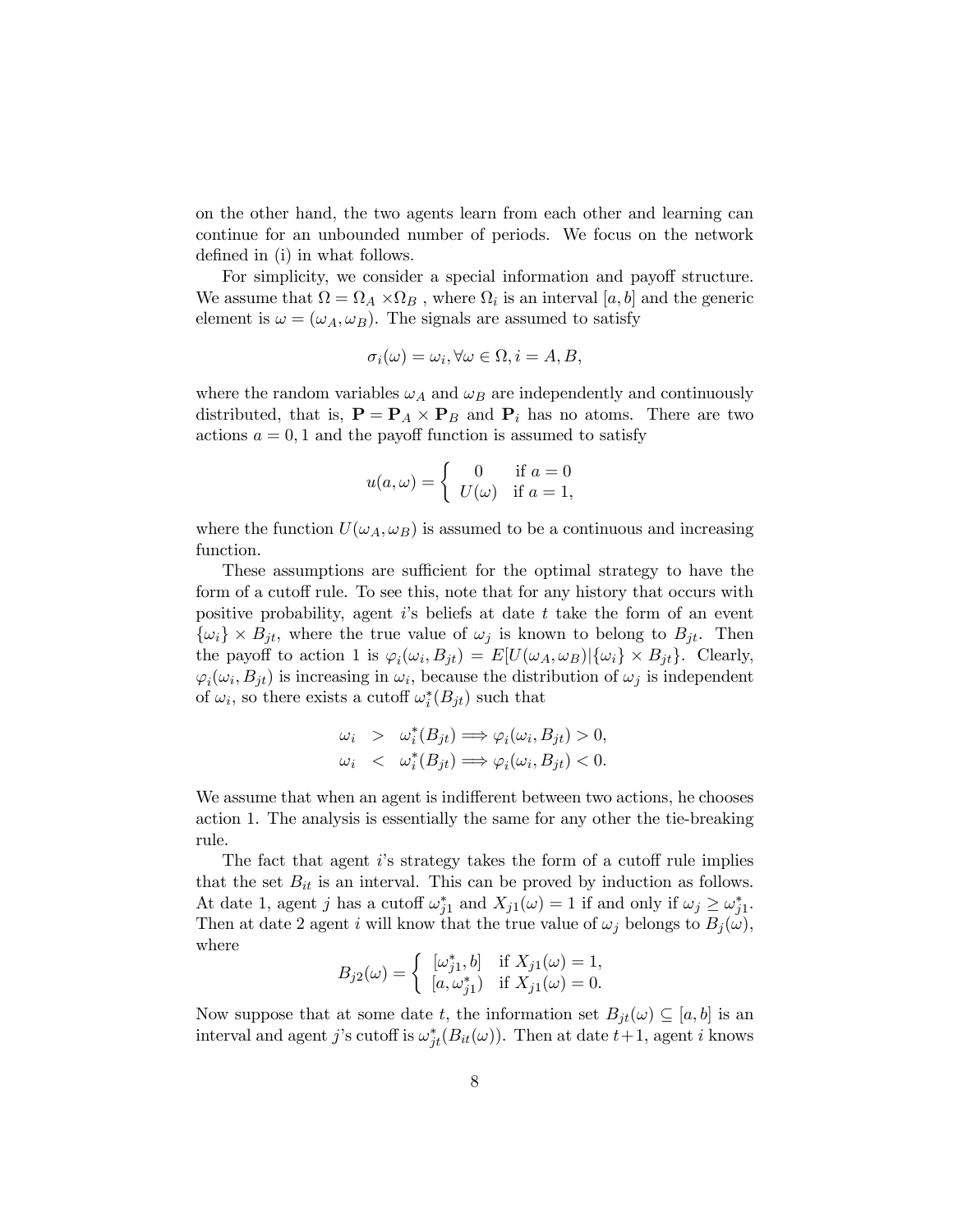that  $\omega_j$  belongs to  $B_{jt+1}(\omega)$ , where

$$
B_{jt+1}(\omega) = \begin{cases} B_{jt}(\omega) \cap [\omega_{jt}^*(B_{it}(\omega)), b] & \text{if } X_{jt}(\omega) = 1, \\ B_{jt}(\omega) \cap [a, \omega_{jt}^*(B_{it}(\omega))) & \text{if } X_{jt}(\omega) = 0. \end{cases}
$$

Clearly,  $B_{jt+1}(\omega)$  is also an interval. Hence, by induction,  $B_{it}(\omega)$  is an interval for all t and the common knowledge at date t is  $B_t(\omega) = B_{At}(\omega) \times$  $B_{Bt}(\omega)$ . By construction,  $\omega \in B_{t+1}(\omega) \subseteq B_t(\omega)$  for every t. Then  $B_t(\omega) \searrow$  $B(\omega) = \bigcap_{t=1}^{\infty} B_t(\omega)$  and  $\{B(\omega) : \omega \in \Omega\}$  defines a partition of  $\Omega$ . Note that  $\omega \in B(\omega)$  so  $B(\omega) \neq \emptyset$ .

In the limit, when all learning has ceased, agent A knows that  $\omega_B$  belongs to a set  $B_B(\omega)$  and agent B knows that  $\omega_A$  belongs to  $B_A(\omega)$ . Furthermore, because the actions chosen at each date are common knowledge, the sets  $B_A(\omega)$  and  $B_B(\omega)$  are common knowledge.

An interesting question is whether, given their information in the limit, the two agents must agree which action is best. In the two-person case, we can show directly that both agents must eventually agree, in the sense that they choose different actions only if they are indifferent. The proof is by contradiction. Suppose, contrary to what we want to prove, that for some B and every  $\omega$  such that  $B(\omega) = B$ ,

$$
E[U(\omega_A, \omega_B)|\{\omega_A\} \times B_B] > 0
$$

and

$$
E[U(\omega_A, \omega_B)|B_A \times {\omega_B}] < 0.
$$

Then the same actions must be optimal for every element in the information set (otherwise, more information would be revealed) and this implies

$$
E[U(\underline{\omega}_A, \omega_B)|\{\underline{\omega}_A\} \times B_B] \ge 0
$$

and

$$
E[U(\omega_A, \overline{\omega}_B)|B_A \times {\overline{\omega}_B}] \leq 0,
$$

where  $\underline{\omega}_A = \inf B_A(\omega)$  and  $\overline{\omega}_B = \sup B_B(\omega)$ . Then

$$
U(\underline{\omega}_A, \overline{\omega}_B) \ge 0
$$

and

$$
U(\underline{\omega}_A, \overline{\omega}_B) \le 0,
$$

or  $U(\underline{\omega}_A, \overline{\omega}_B)=0$ . If  $B_B$  is not a singleton,

$$
E[U(\underline{\omega}_A, \omega_B)|\{\underline{\omega}_A\} \times B_B] < 0
$$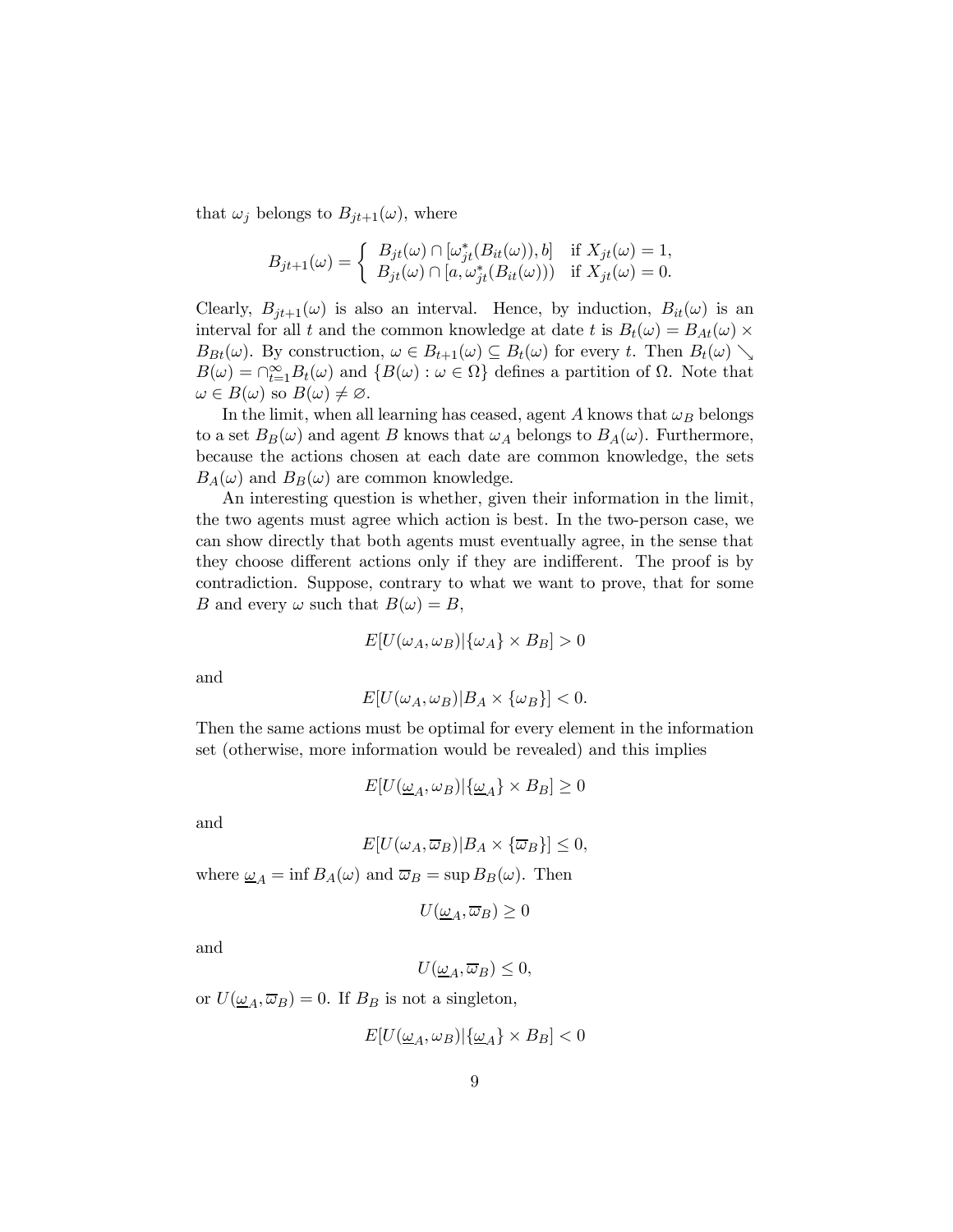a contradiction. Similarly, if  $B<sub>A</sub>$  is not a singleton,

$$
E[U(\omega_A, \overline{\omega}_B)|B_A \times {\overline{\omega}_B}] > 0,
$$

a contradiction. Thus, B is a singleton and  $U(\omega)=0$  if  $\omega \in B$ .

The set  $\{\omega : U(\omega)=0\}$  has probability zero, so the probability of disagreeing forever is 0. In other words, both agents will choose the same action in finite time and once they have chosen the same action, they have reached an absorbing state and will continue to choose the same action in every subsequent period.

#### 3.1 An example

To illustrate the short-run dynamics of the model, we can further specialize the example by assuming that, for each agent i, the signal  $\sigma_i(\omega) = \omega_i$  is uniformly distributed on the interval  $[-1, 1]$  and the payoff to action 1 is  $U(\omega) = \omega_A + \omega_B.$ 

At date 1, each agent chooses 1 if his signal is positive and zero if it is negative. If both choose the same action at date 1, they will continue to choose the same action at each subsequent date. Seeing the other agent choose the same action will only reinforce each agent's belief that he has made the correct choice. No further information is revealed at subsequent dates and so we have reached an absorbing state, in which each agent knows his own signal and that the other's signal has the same sign, but nothing more. So interesting dynamics occur only in the case where agents choose different actions at date 1. The exact nature of the dynamics depends on the relative strength of the two signals, measured here by their absolute values. Without loss of generality, we assume that  $A$  has a negative signal,  $B$  a positive signal, and B's signal is relatively the stronger, i.e.,  $|\omega_A| < |\omega_B|$ .

Case 1:  $\omega_A > -1/2$  and  $\omega_B > 1/2$ . In the first round at date 1, agent A will choose action 0 and agent  $B$  will choose action 1. At the second date, having observed that agent  $B$  chose 1, agent  $A$  will switch to action 1, while agent  $B$  will continue to choose 1. Thereafter, there is an absorbing state in which both agents choose 1 for ever and no further learning occurs.

Case 2:  $3/4 < \omega_A < -1/2$  and  $\omega_B > 3/4$ . As before, A chooses 0 and B chooses 1 at date 1. At date 2, A observes that B chose 1 and infers that his signal has expected value  $1/2$ . Since  $\omega_A < -1/2$ , it is optimal for A to choose 0 again. Since  $B$  has an even stronger signal, he will continue to choose 1. At date 3, A observes that  $B$  chose 1, thus revealing that  $\omega_B > 1/2$  so the expected value of B's signal is 3/4 and since  $\omega_A > -3/4$  it is optimal for him to switch to 1, which then becomes an absorbing state.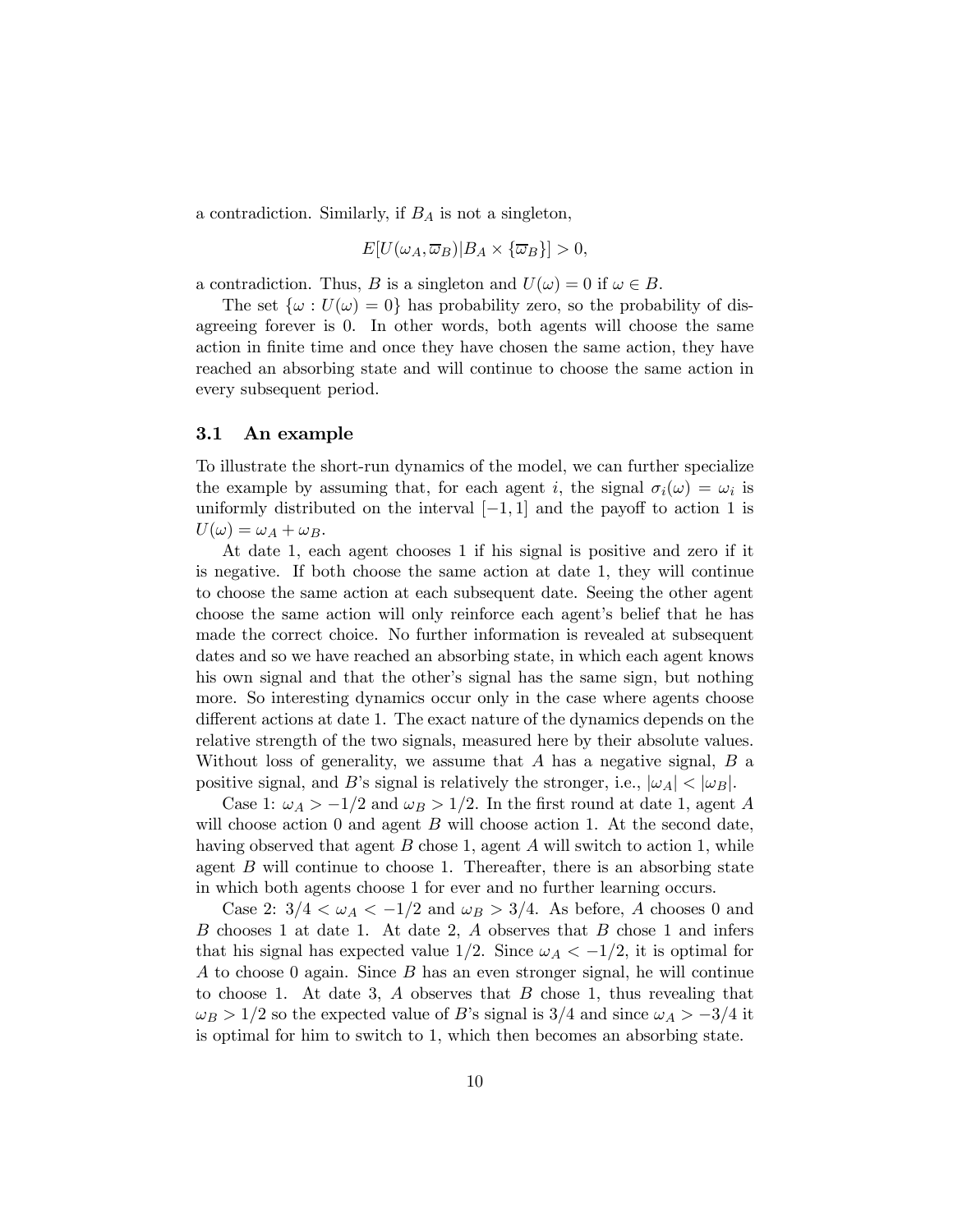Case 3:  $-(t-1)/t > \omega_A > -(t-2)/t$  and  $\omega_B > (t-1)/t$ . By analogous reasoning,  $A$  chooses 0 and  $B$  chooses 1 until date t when  $A$  switches to 1.

The other interesting case to consider is when the signals are similar in strength. For example, suppose that  $\omega_A = -\omega_B = x^*$  where  $x^*$  is the limit of the sequent  ${x_t}_{t=1}^{\infty}$  defined by putting  $x_1 = \frac{1}{2}, x_2 = \frac{1}{4}$ , and

$$
x_t = \frac{1}{2}(x_{t-1} + x_{t-2})
$$

for  $t = 3, 4, \dots$  Notice that if t is even then  $x_t < x^* < x_{t-1}$ .

As usual  $A$  chooses  $0$  and  $B$  chooses 1, at date 1. At date 2,  $A$  observes  $B$ 's choice in the previous period, realizes that the expected value of  $B$ 's signal is  $1/2$  >  $-x^*$  and switches to 1. By the symmetric argument, B switches to 0. At date 3,  $\hat{A}$  observes  $\hat{B}$ 's switch to 0 and realizes that  $1/4 < \omega_B < 1/2$ , that is, the expected value of  $\omega_B$  is greater than  $x^* = -\omega_A$ . So it is optimal for A to choose 0 again. By a symmetric argument, B switches back to 1 at date 3.

At any even date  $t$ ,  $A$  will choose 1 and  $B$  will choose 0 and at any odd date t, A will choose 0 and B will choose 1. B's choice at an even date t reveals that  $x_{t-2} < \omega_B < x_{t-1}$  and his choice at an odd date reveals  $x_{t-1} < \omega_B < x_{t-2}$ . By construction, at any odd date  $t, -\omega_A = x^* < x_t =$  $\frac{1}{2}(x_{t-1}+x_{t-2}),$  so it is optimal for A to choose 1 at  $t+1$ . Likewise, at any even date  $t, -\omega_A = x^* > x_t = \frac{1}{2}(x_{t-1} + x_{t-2})$ , so it is optimal for A to choose 0 at  $t + 1$ .

In fact, we can find a signal  $\omega$  to rationalize any sequence of actions with the properties that for some T,  $x_{At} \neq x_{Bt}$  for  $t < T$  and  $x_{At} = x_{Bt} = a$ for  $t \geq T$ . However, the sequences corresponding to  $T = \infty$  occur with probability 0 and the sequences with  $T < \infty$  occur with positive probability.

This example can also be used to illustrate the speed of convergence to uniformity of actions. In the first period, the probability that agents choose the same action is  $1/2$ . In the second period, it is  $3/4$ . In the third period, it is 7/8, and so on. This is a very special example, but simulations of other examples confirm these results.

Finally, we note that in this simple example, where the signals of the two players are symmetrically distributed, the asymptotic outcome must be Pareto-efficient. This follows from the fact that the agent with the stronger signal, as measured by its absolute value, will ultimately determine the action chosen. However, a simple adjustment to this example shows the possibility of an inefficient outcome. Suppose that A has a signal uniformly distributed on [0, 1] and B has a signal uniformly distributed on  $\left[-\frac{1}{2}, 1\right]$ . Then both A and B will choose action 1 at the first date and there will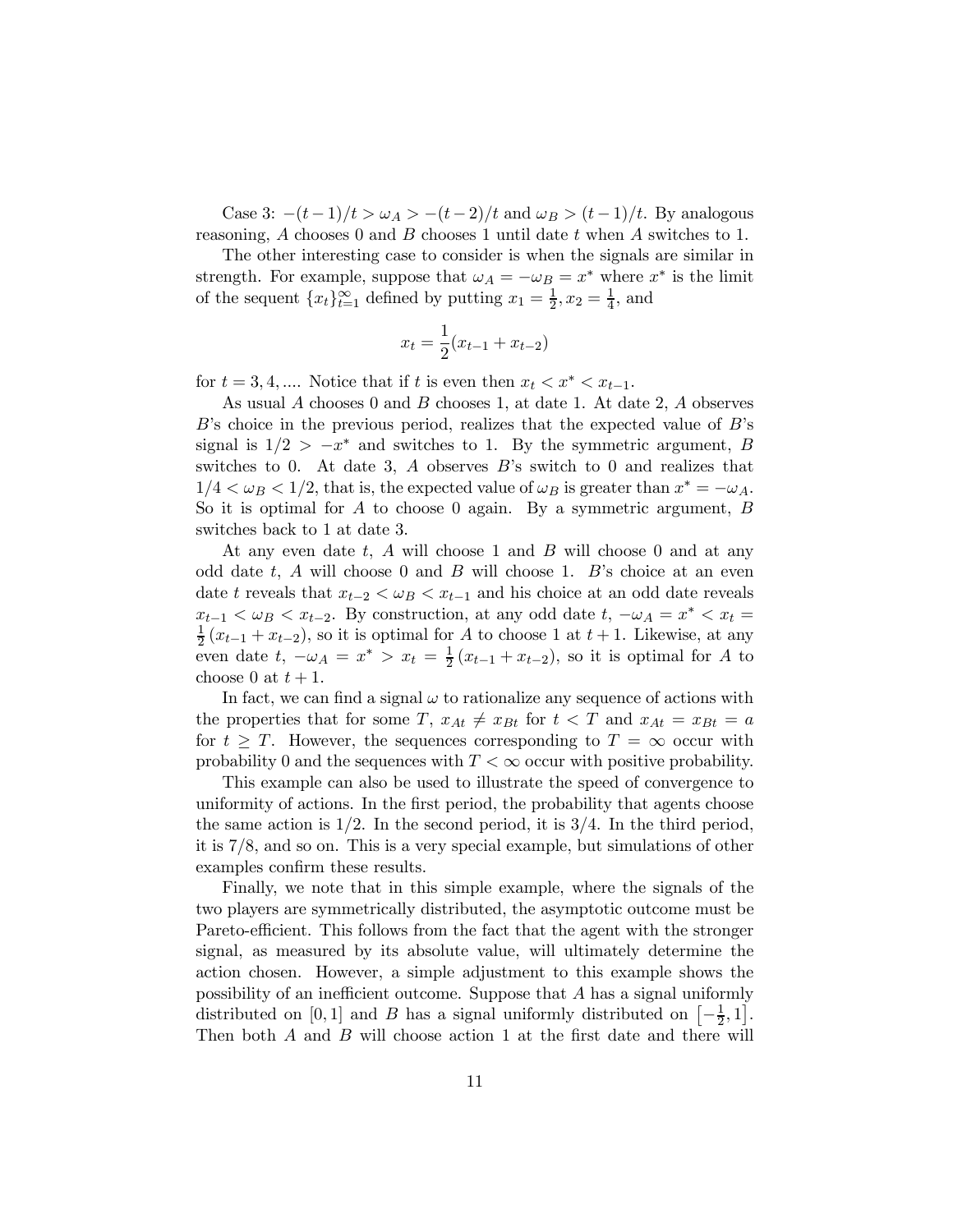be no learning. However, if  $\omega_A$  is close to 0 and  $\omega_B$  is close to  $-\frac{1}{2}$  then action 0 is clearly preferred conditional on the information available to the two agents.

### 4 Asymptotic properties

Now we return to the general model described in Section 2 and study the asymptotic properties.

Although the process of learning in a social network is complicated, it has a number of features that make the characterization of the asymptotic outcomes tractable. The first is the Welfare-Improvement Principle: since an agent's information is non-decreasing over time, his payoff must also be nondecreasing. This allows us to apply the Martingale Convergence Theorem to show that equilibrium payoffs converge with probability one as time goes to infinity. Smith and Sørensen (2000) also use the Martingale Convergence Principle to show that Bayesian learning eventually leads of to convergence of actions and beliefs.

The second useful feature is the Imitation Principle: since an agent can always imitate his neighbor, he must do at least as well as his neighbor on average (with a one-period lag). Similar ideas have been used by Banerjee and Fudenberg (1995) and Bala and Goyal (1998). We must be careful in exploiting this property, since it does not imply that an agent will do as well as his neighbor with probability one. Nonetheless, it turns out to be a useful property.

The Imitation Principle is particularly useful in a connected network. If  $i$  is connected to j then we can use the Imitation Principle recursively to argue that i does as well as j. If j is connected to i the same argument implies that  $i$  and  $j$  receive the same payoff on average. This fact is then used to show that i and j must choose the same action unless they are both indifferent. In other words, they essentially agree on the best action to take. In cases where indifference occurs with probability zero, we have uniformity in the limit.

Without this connectedness assumption, there is no reason to expect equal payoffs or uniformity. A trivial example, would be the two-person network  $N_A = \{B\}, N_B = \emptyset$ , where A observes B but B does not observe A. Clearly, A must do at least as well as B but may do better and there is no reason why A should always choose the same action as B. On the other hand, the complete network  $N_A = \{B\}$ ,  $N_B = \{A\}$  is connected and as we saw in the previous section, uniformity of actions arises with probability one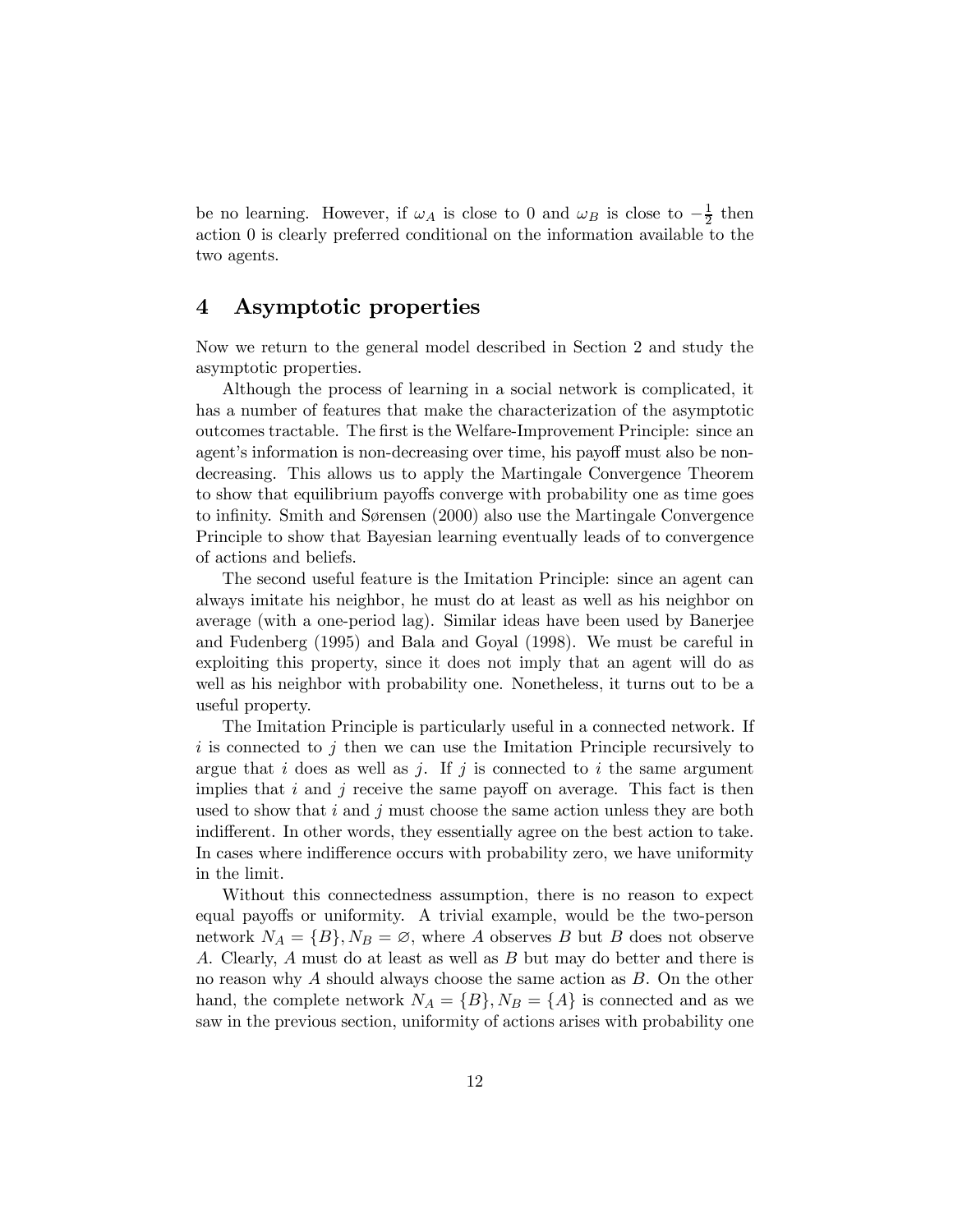in finite time.

#### 4.1 Convergence

The first step in our analysis is to establish convergence of beliefs and payoffs. From the definition of equilibrium, we note that  $\mathcal{F}_{it} \subseteq \mathcal{F}_{it+1} \subseteq \mathcal{F}$  for every i and t. In other words, an agent's information is non-decreasing over time. Then his equilibrium payoff must be non-decreasing over time and, since it is bounded, must converge. This property is established in the next theorem.

**Theorem 1** Let  $\{X_{it}, \mathcal{F}_{it} : i = 1, ..., n, t = 1, 2, ...\}$  be an equilibrium. For each i, define  $V_{it}^* : \Omega \to \mathbf{R}$  by

$$
V_{it}^* = E[U(X_{it}, \cdot) | \mathcal{F}_{it}].
$$

Then  ${V_{it}^{*}}$  is a submartingale with respect to  ${\{\mathcal{F}_{it}\}}$  and there exists a random variable  $V_{i\infty}^*$  such that  $V_{it}^*$  converges to  $V_{i\infty}^*$  almost surely.

### 4.2 The Imitation Principle

The next step is to establish the Imitation Principle, which states that asymptotically an agent must do at least as well as his neighbors. This follows directly from the fact that one strategy available to agent  $i$  is to imitate the actions of agent  $j \in N_i$ .

**Corollary 2** Let  $\{X_{it}, \mathcal{F}_{it}\}$  be the equilibrium in Theorem 1 and let  $V_{it}^*$  be be the equilibrium payoffs. Then for any  $j \in N_i$  and any  $t, V_{it}^* \geq E[V_{jt-1}^*|\mathcal{F}_{it}].$ Furthermore, in the limit,

$$
V_{i\infty}^* \ge E[V_{j\infty}^*|\mathcal{F}_{i\infty}],
$$

where  $\mathcal{F}_{i\infty}$  is the  $\sigma$ -field generated by  $\cup {\mathcal{F}_{i1}, \mathcal{F}_{i2}, ...}$ .

#### 4.3 Connectedness

In order to make use of the foregoing results to establish uniformity of actions, we need to make use of connectedness. We begin by studying the behavior of adjacent agents i and  $j \in N_i$  and then extend the results to the entire network.

It is easy to see that if i is connected to j, then  $E[V^*_{i\infty}] \geq E[V^*_{j\infty}]$ i by induction. In particular, if  $j \in N_i$  and j is connected to i then  $\overline{V}_{i\infty}^* \geq$  $E[V^*_{j\infty}|\mathcal{F}_{it}]$  and  $E[V^*_{j\infty}] \geq E[V^*_{i\infty}]$ , which implies that  $V^*_{i\infty} = E[V^*_{j\infty}|\mathcal{F}_{i\infty}]$ .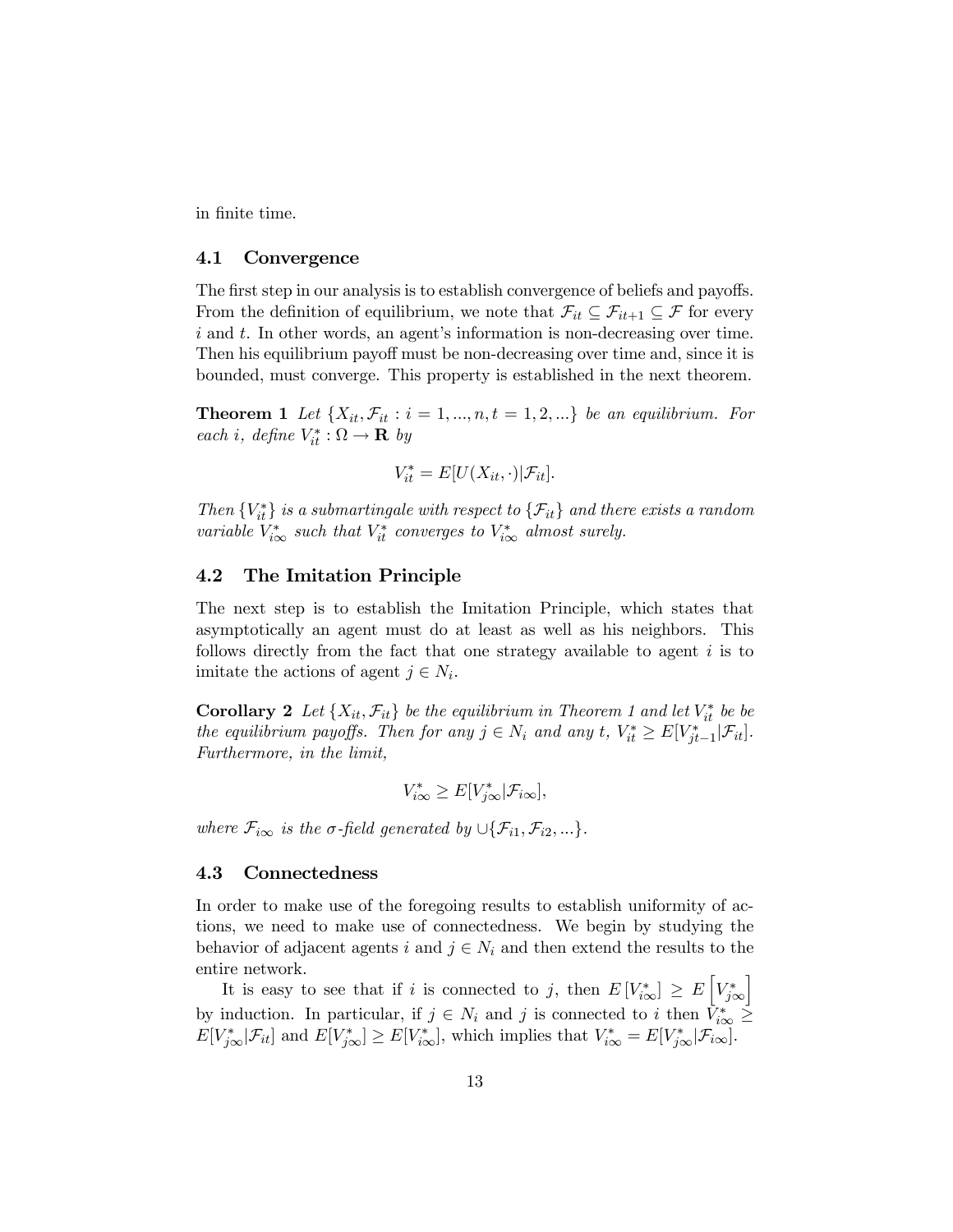**Corollary 3** Let  $\{X_{it}, \mathcal{F}_{it}\}\$ be the equilibrium in Theorem 1 and let  $V_{it}^*$  be the equilibrium payoffs. If  $j \in N_i$  and j is connected to i then  $V_{i\infty}^* = \frac{1}{n} \sum_{i=1}^{n} \sum_{j=1}^{n}$  $E[V^*_{j\infty}|\mathcal{F}_{i\infty}].$ 

Our next result concerns the possibility for agents to choose different actions in the long run. The fact that agents get the same payoff in the long run suggests that they must choose the same actions unless they are indifferent. This result requires a certain amount of care because their information sets are different, but the intuition is essentially correct as the next theorem shows.

Let  $\{X_{it}, \mathcal{F}_{it} : i = 1, ..., n, t = 1, 2, ...\}$  be an equilibrium and define  $V_{it}^a: \Omega \to \mathbf{R}$  by

$$
V_{it}^a = E[U(a,\cdot)|\mathcal{F}_{it}]
$$

for any agent i, date t, and action a. Then  ${V_{it}^a}$  is a martingale with respect to  $\{\mathcal{F}_{it}\}\$  and  $V_{it}^a$  converges to a random variable  $V_{i\infty}^a$  almost surely.

**Theorem 4** Let i and j be two agents such that  $j \in N_i$  and j is connected to i. Let  $E^{ab}$  denote the measurable set on which i chooses a infinitely often and j chooses b infinitely often. Then  $V_{i\infty}^a(\omega) = V_{i\infty}^b(\omega)$  for almost every  $\omega$ in  $E^{ab}$ . That is, i is indifferent between a and b for almost every  $\omega$  in  $E^{ab}$ .

Intuitively, if  $i$  always believes that he is getting the same payoff as agent j then i cannot believe that he is choosing a better action than j. In this sense, they cannot disagree forever.

Clearly, since the network is connected, every agent asymptotically has the same payoff and, indifference apart, all agents must choose the same actions.

The concept of connectedness used here is strong in the sense that there must be a path running both ways between any pair of nodes. If the network is not connected in this sense, one can still apply Theorem 4 to connected components of the graph, that is, maximal subsets of nodes such that every pair of nodes in the subset is connected.

### 5 Short-run dynamics

To illustrate the short-run dynamics of the model, we adapt the example introduced in Section 3.1 by assuming there are three agents,  $A, B$ , and  $C$ , and two actions, 0 and 1. As before, the payoff from action 0 is identically 0 and the payoff from action 1 is  $U(\omega) = \omega_A + \omega_B + \omega_C$ , where, for each agent i, the signal  $\sigma_i(\omega) = \omega_i$  is uniformly distributed on the interval [−1, 1].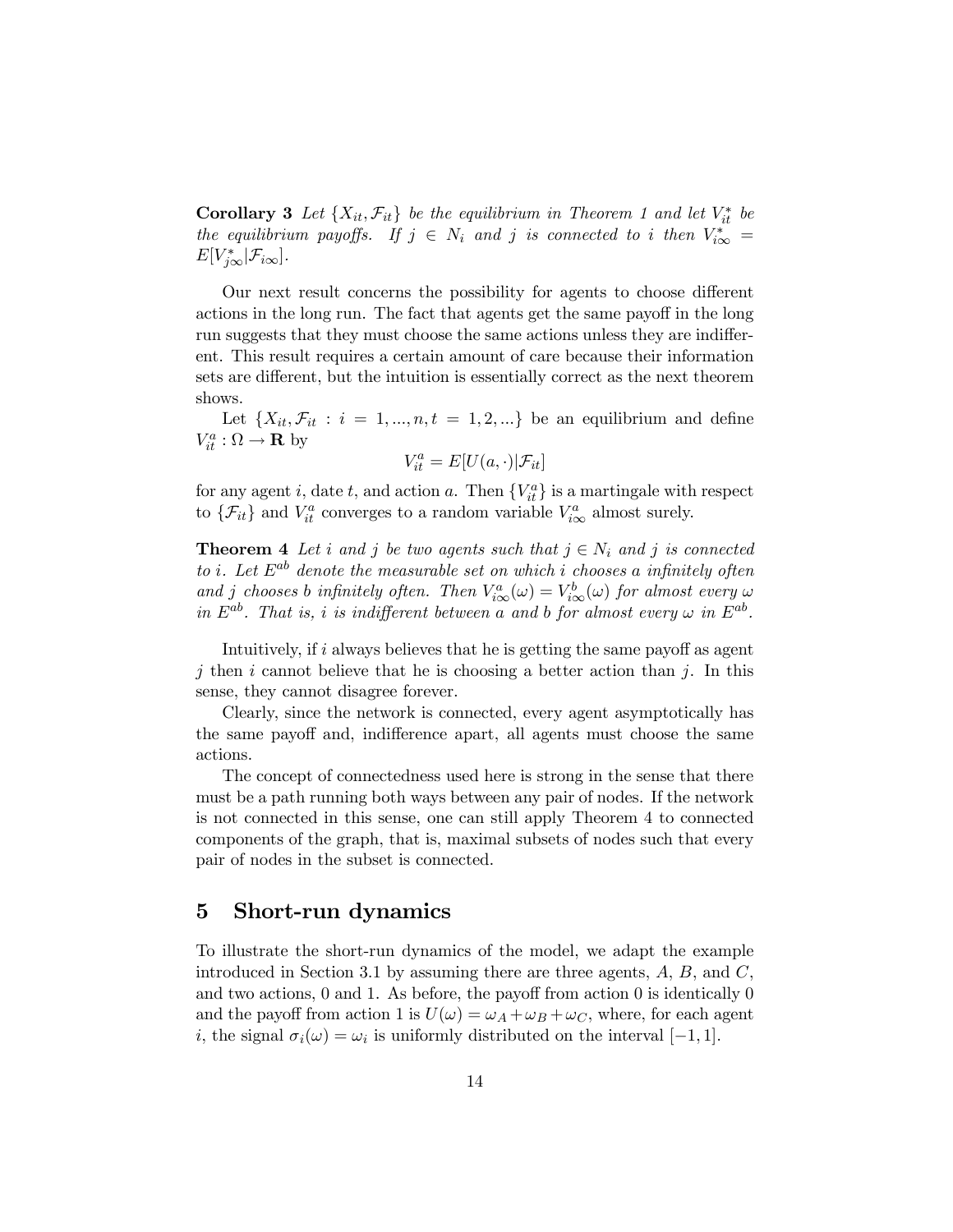

#### **Illustrations of Social Networks with Three Agents**

(i) The unique complete network (ii) The Circle (iii) The Star (iv) Two other connected but incomplete networks

Figure 1: Three-person networks

The three-person case, unlike the two-person case, has several non-trivial social networks, each of which gives rise to its own distinctive learning patterns. We refer to a network in which every agent directly observes every other agent as complete. Otherwise, the network is incomplete. The network studied in Section 3 is complete whereas most of the networks for the three-person case are incomplete. Several social networks are illustrated in Figure 1.

In a complete network, the entire history of past actions is common knowledge at each date. In an incomplete social network, past actions are typically not common knowledge at each date. This lack of common knowledge plays an important role in the learning process. It forces agents to make more or less complicated inferences about what other agents have seen, as well as about the inferences those agents have drawn, and changes the nature of the decision rules adopted by the agents.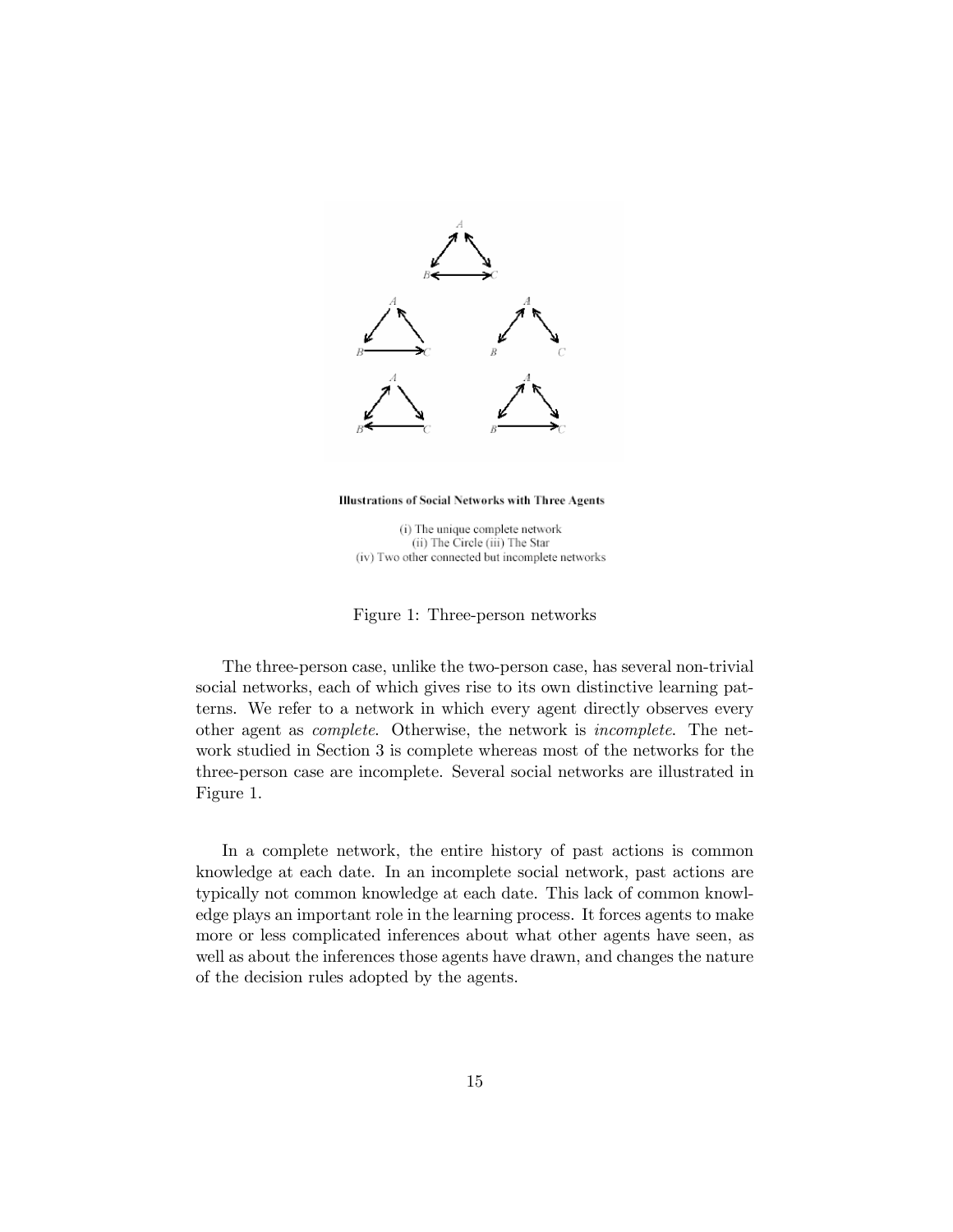### 5.1 The complete network

As a benchmark, consider the (unique) complete network, in which each agent can observe the other two:

$$
N_A = \{B, C\}, N_B = \{A, C\}, N_C = \{A, B\}.
$$

If agents choose the same action at the first date, learning effectively ends there. For example, suppose that  $\omega_i > 0$  for  $i = A, B, C$ . Agent i's expected payoff from action 1 is  $\omega_i > 0$ , since  $E[\omega_i] = 0$  for  $j \neq i$ . So each agent will choose action 1 at the first date. At the second date, seeing that the others have chosen the same action at date 1, agent i will infer that  $\omega_j > 0$  and hence that  $E[\omega_j | \omega_j > 0] = 1/2$  for  $j \neq i$ . This will increase agent i's payoff from action 1 from  $\omega_i$  to  $\omega_i + 1$  and reinforce agent *i*'s preference for action 1. So each agent will continue to choose action 1 at date 2. At date 3 there is no change in actions or beliefs, so we have reached an absorbing state. Given the assumed values of the signals, the outcome is efficient.

A more interesting case is one in which there is diversity of actions at date 1. For example, suppose that  $\omega_A > 0$ ,  $\omega_B > 0$ , and  $\omega_C < 0$ . At date 1, agents  $A$  and  $B$  will choose action 1 and agent  $C$  will choose action 0. At date 2 it becomes common knowledge that  $\omega_A > 0$ ,  $\omega_B > 0$ , and  $\omega_C < 0$ . The payoff from action 1 conditional on agent  $A$ 's information is

$$
\omega_A + E[\omega_B|\omega_B > 0] + E[\omega_C|\omega_C < 0] = \omega_A + \frac{1}{2} - \frac{1}{2} = \omega_A.
$$

Similarly, the payoff from action 1 conditional on agent  $B$ 's information is  $\omega_B$ . So both A and B will continue to choose action 1. Conditional on agent C's information, however, the payoff from action 1 is

$$
E[\omega_A|\omega_A > 0] + E[\omega_B|\omega_B > 0] + \omega_C = \frac{1}{2} + \frac{1}{2} + \omega_C > 0
$$

since  $\omega_C > -1$ . So C will switch to action 1 at date 2. At date 3, no further information is revealed, so actions and beliefs remain unchanged and once again we have reached an absorbing state. Agent C ignores his own information and joins the "herd" consisting of agents A and B. Clearly, the outcome will be inefficient if  $\omega_A$  and  $\omega_B$  are small relative to the absolute value of  $\omega_C$ .

In either of the cases considered, the learning process comes to a halt by the end of the second period at the latest.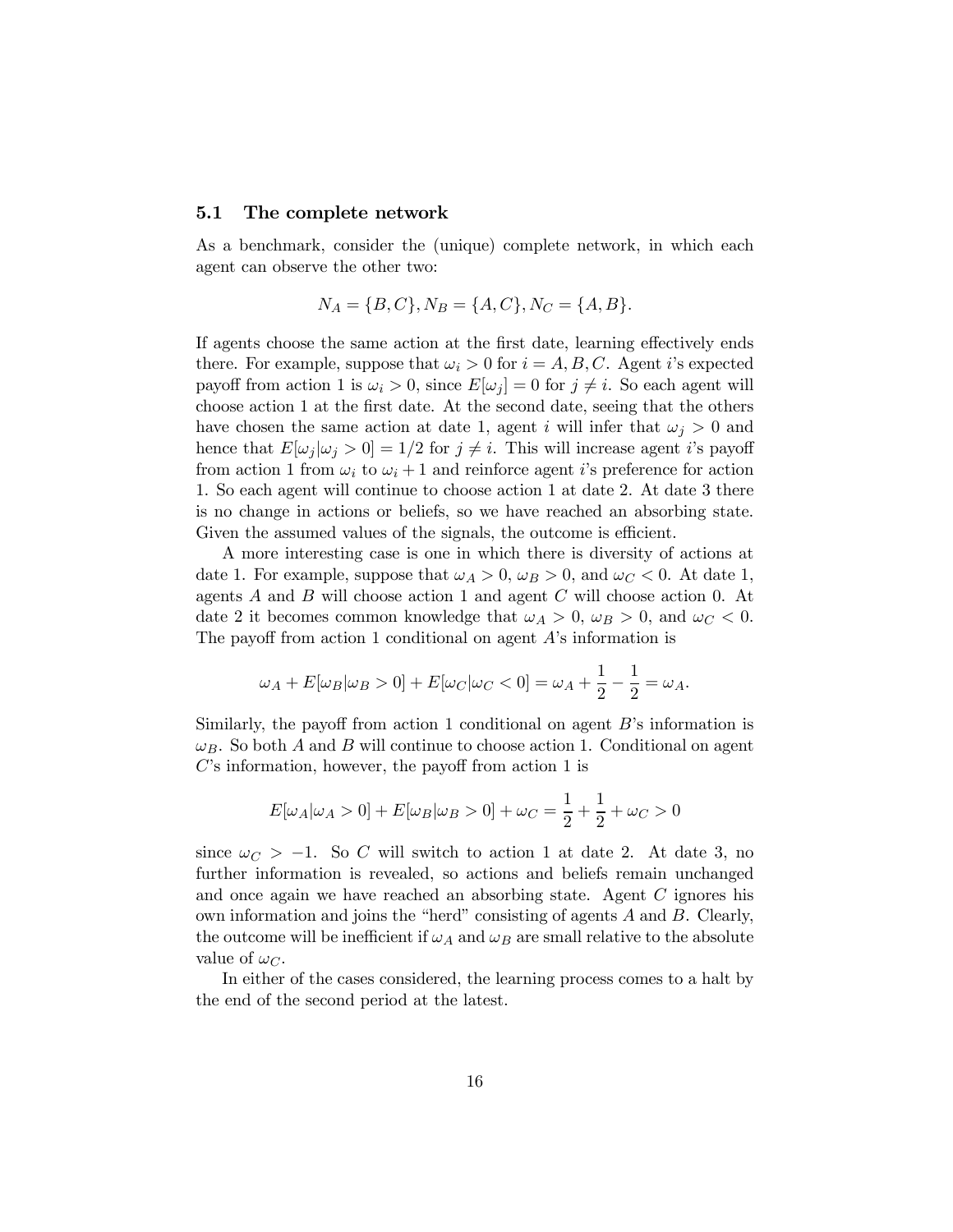### 5.2 Incomplete networks

The first incomplete network we examine is the Star:

$$
N_A = \{B, C\}, N_B = \{A\}, N_C = \{A\}.
$$

Thus, at each date, A is informed about the entire history of actions that have already been taken, whereas B and C have imperfect information and thus have to form expectations about the actions of the unobserved third agent.

As with the complete network, if all the agents choose the same action at date 1, this is an absorbing state. So consider again the more interesting case where there is diversity at date 1, for example,  $\omega_A > 0$ ,  $\omega_B > 0$ , and  $\omega_C$  < 0. The analysis of the decisions of the agents at date 1 is unchanged but now at date 2 agent C only observes that his action at date 1 does not match A's action. Conditional on C's information, the expected value of A's signal is  $1/2$  and the expected value of B's signal is zero. Thus, at date 2, it is optimal for C to switch to 1 if  $\omega_C \ge -1/2$  and to continue to choose 0 otherwise.

By the third round at date 3, agent  $C$  can draw some conclusions about the actions that B could have taken by observing the actions of agent A at dates 1 and 2. If A chooses 1 at both dates then it is revealed to C that  $B$ 's signal is positive; otherwise agent A would have switched to action 0 at date 2. Thus, a simple calculation shows that, having observed that A continues to choose 1, it is optimal for  $C$  to switch to action 1 for any realization of his private signal.

Even so, we have not necessarily reached an absorbing state, as agent A might himself switch at date 3. To see this, note that at date 3, A's expected value of B's signal is  $1/2$  and A's expected value of C's signal is  $-3/4$ . Thus, it is optimal for A to choose 1 again if  $\omega_A \geq 1/4$  and to switch to 0 otherwise. In case  $\omega_A < 1/4$ , it is common knowledge at date 4 that  $0 \leq \omega_A < 1/4$ ,  $0 \leq \omega_B \leq 1$  and  $-1 \leq \omega_C < -1/2$ . Table 1 summarizes the play of the game and shows that it can continue for quite a few periods.

| $t \quad (a_A, a_B, a_C)$ | $E_A \omega_B , E_A \omega_C $ | $E_B[\omega_A], E_B[\omega_C]$ | $E_C[\omega_A], E_C[\omega_B]$ |
|---------------------------|--------------------------------|--------------------------------|--------------------------------|
| $1\qquad (1,1,0)$         | 0,0                            | 0,0                            | 0,0                            |
| (1, 1, 0)                 | $1/2, -1/2$                    | 1/2,0                          | 1/2,0                          |
| (0,1,1)                   | $1/2, -3/4$                    | 1/2,0                          | 1/2, 1/2                       |
| (0,1,0)                   | $1/2, -3/4$                    | $1/8, -3/4$                    | 1/8, 1/2                       |
|                           |                                |                                |                                |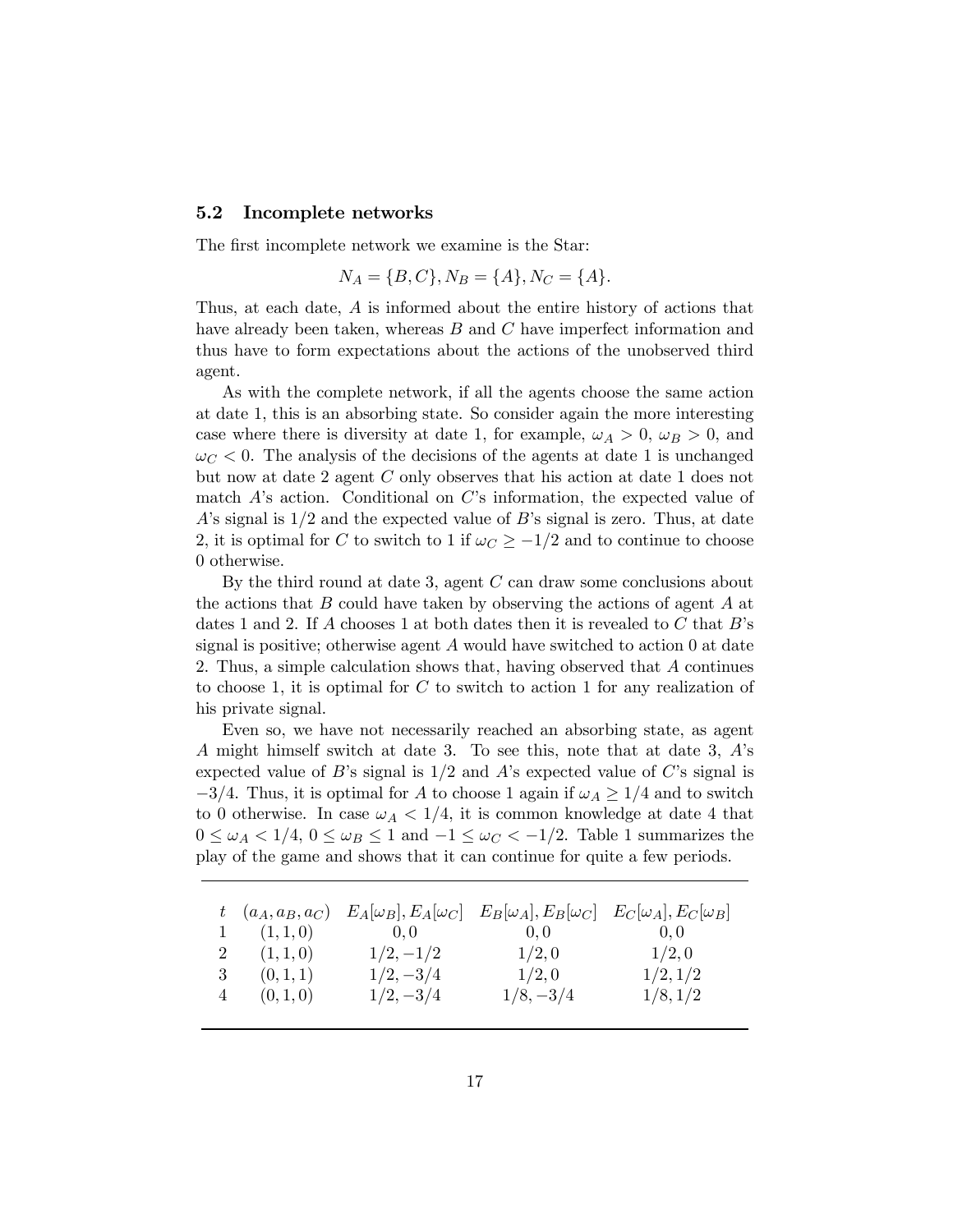### Table 1

As Table 1 illustrates, the dynamics of actions and learning are quite different in complete and incomplete social networks. First, in an incomplete network, learning does not end after two periods and more information may be revealed as a result. Secondly, for the diversity of actions to persist, the agent at the center of the Star must have a signal that is relatively weak (as measured by its absolute value) compared to the agents at the periphery. When his signal is relatively weak, the central agent changes his action frequently, thus transmitting information between the peripheral agents.

Alternating actions can also arise in the Star network when agent A has the negative signal and B and C have positive signals. At date 2, agent A observes that both B and C chose action 1 at date 1, so it is optimal for him to ignore his own information and to switch to action 1. However, at the same time, either agent  $B$  or agent  $C$  (or both) would switch from action 1 to action 0 if their signals are weak (less than 1/2). Table 2 illustrates that alternating actions may continue beyond period 2 and that if the signals of agents B and C are relatively weak, say  $\omega_B < 1/4$  and  $\omega_C < 1/4$ , and A's signal is relatively strong,  $\omega_A < -1/2$ , there is an absorbing state in which all choose action 0.

|   | $t \left(a_A, a_B, a_C\right)$ | $E_A[\omega_B], E_A[\omega_C]$ | $E_B[\omega_A], E_B[\omega_C]$ | $E_C[\omega_A], E_C[\omega_B]$ |
|---|--------------------------------|--------------------------------|--------------------------------|--------------------------------|
|   | $1\qquad (0,1,1)$              | 0,0                            | 0,0                            | 0,0                            |
|   | (1,0,0)                        | 1/2, 1/2                       | $-1/2,0$                       | $-1/2,0$                       |
|   | (0,1,1)                        | 1/4, 1/4                       | $-1/2, 1/2$                    | $-1/2, 1/2$                    |
| 4 | (0,0,0)                        | 1/8, 1/8                       | $-3/4, 1/2$                    | $-3/4, 1/2$                    |
|   |                                |                                |                                |                                |

#### Table 2

A second example of an incomplete social network is provided by the Circle, in which each agent observes one other agent:

$$
N_A = \{C\}, N_B = \{A\}, N_C = \{B\}.
$$

In this case, generically no subset of the history of actions is shared as public information, and thus each agent makes different inferences about what others have learned. Thus, this network best illustrates how lack of common knowledge plays a crucial role.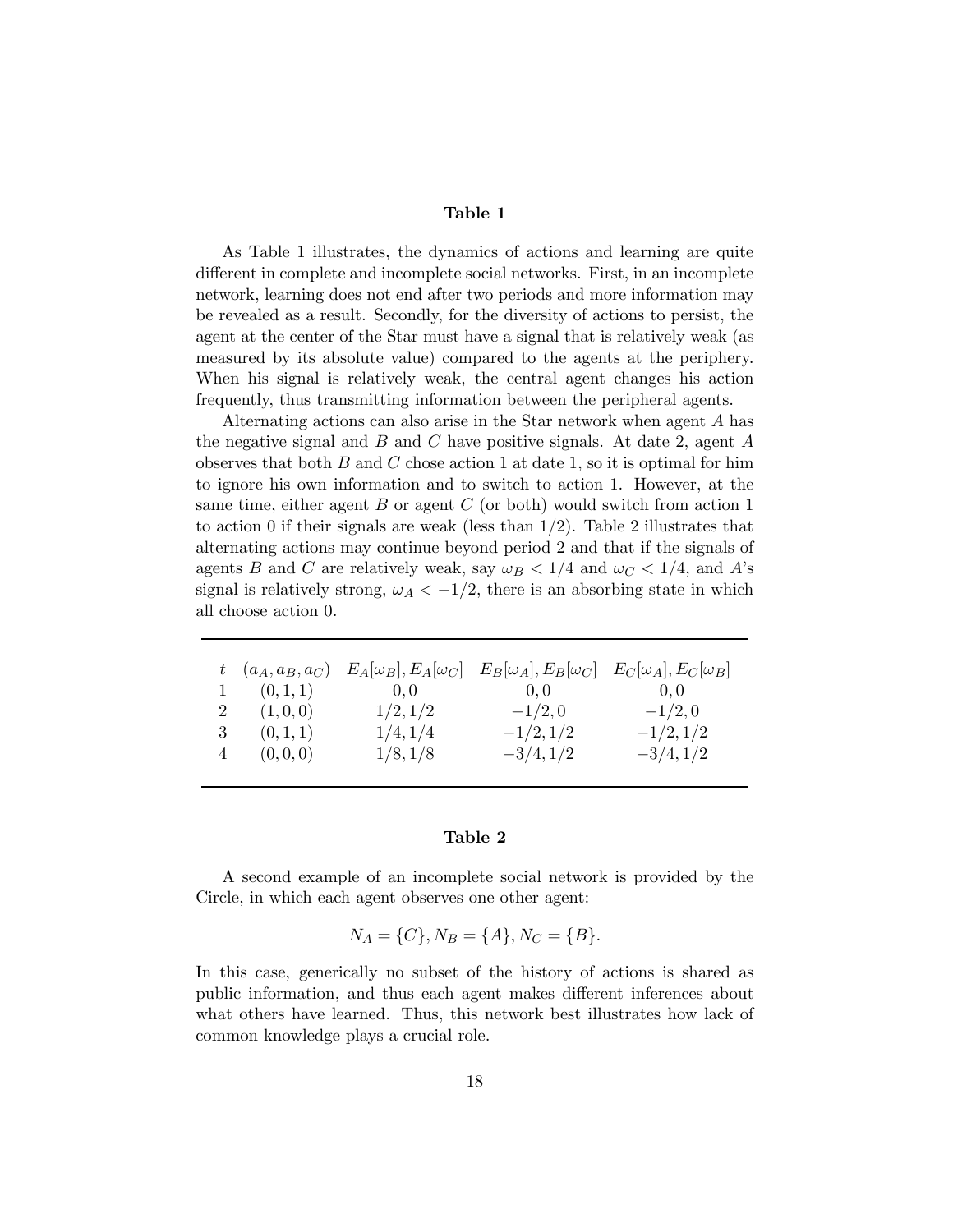Proceeding with the above example where  $\omega_A > 0$ ,  $\omega_B > 0$  and  $\omega_C < 0$ , suppose that  $(t-2)/t > \omega_A > (t-1)/t$  and  $\omega_C < -(t-1)/t$ . As in the two-person case where agents have strong signals with opposite signs, so too in this situation despite the lack of common knowledge agents can agree to disagree. In fact, over time agent  $A$  and agent  $C$  learn that at least one of the other agents must have contrary private information which is stronger than they thought and thus they adjust their expectations towards −1 and 1 respectively. This continues until date t when agent A realizes that his own signal is weaker and will switch to action 0.

Then, at date  $t + 1$ , having observed that agent A switched to action 1, agent B infers that agent A's signal has expected value  $(2t-3)/2t$ . On the other hand, agent  $B$  cannot tell whether agent  $C$  has also switched, but given his beliefs about  $C$ 's information and strategy, he infers that agent C's signal has expected value  $(t-1)/t$ . Thus, at date  $t+1$ , it is optimal for agent B to switch to 0 if  $\omega_B < 1/2t$  and to continue to choose 1 otherwise.

### 6 Discussion

There is a large literature on the economics of networks. The most closely related paper is by Bala and Goyal (1998), henceforth BG. In the BG model, at each date, an agent chooses one of several available actions with unknown payoff distributions. The agent observes his payoff from the action and uses this information to update his beliefs about the payoff distribution. Agents are organized in a network and can observe the actions and payoffs of their neighbors, that is, the agents with whom they are directly linked. This is a model of social experimentation, in the sense that it generalizes the problem of a single agent experimenting with a multi-armed bandit to a social setting, rather than social learning: agents learn by observing the outcome (payoff) of an experiment (choice of action) rather than by inferring another agent's private information from his action. A model of social experimentation is quite different from a model of social learning. In a model of social experimentation, there is an informational externality but there is no informational asymmetry.

There is private information in the BG model, but agents are assumed to ignore it. For example, suppose that agent  $A$  observes agent  $B$ 's action and payoff but not agent  $C$ 's, whereas agent  $B$  observes agent  $C$ 's action and payoff. Then agent  $B$  has private information, not available to agent  $A$ , that is clearly payoff-relevant for agent  $A$  as well as agent  $B$ . However,  $A$  is assumed to ignore this linkage. A learns from B's experiments (actions), but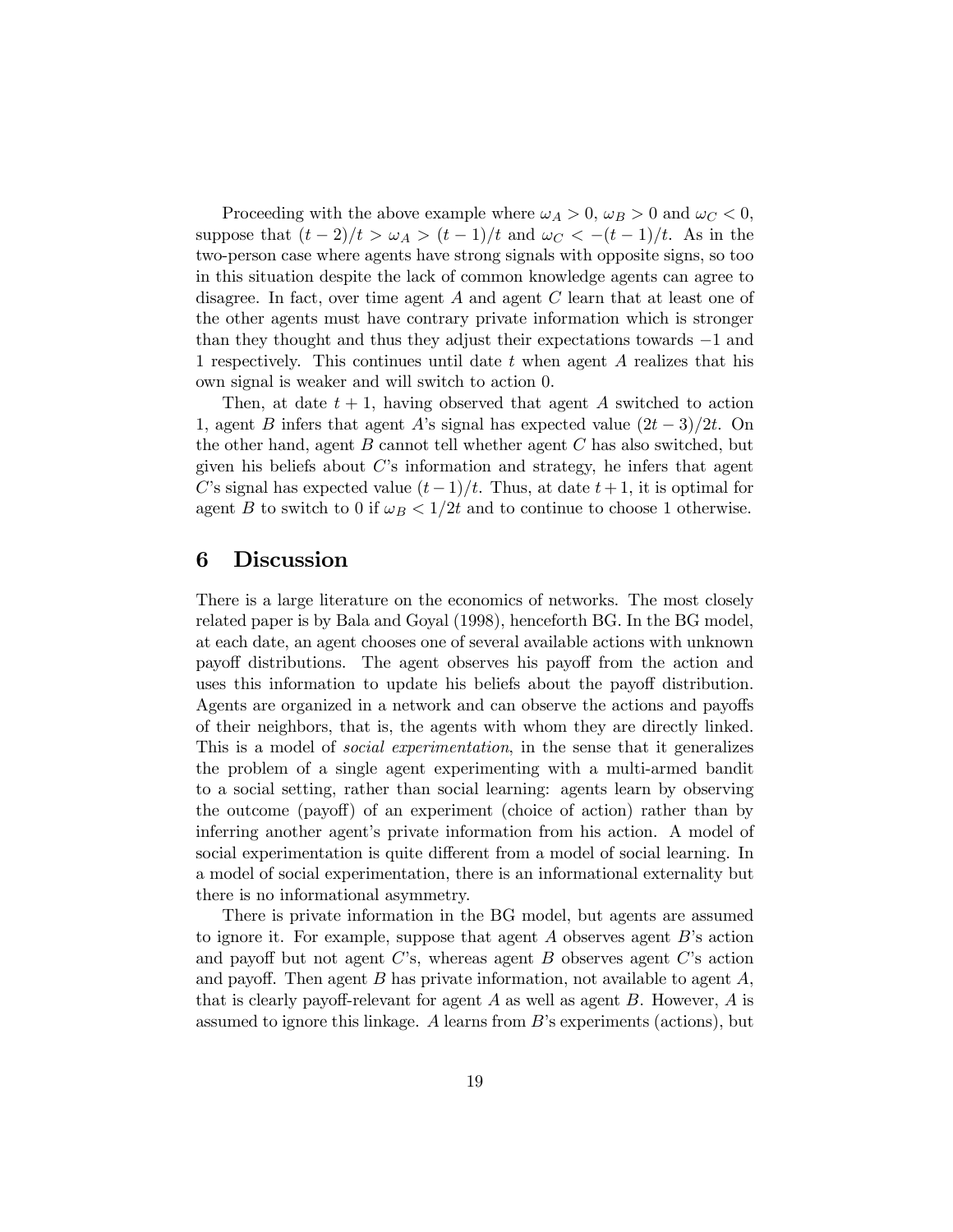does not ask what information might have led  $B$  to choose those experiments (actions).

BG show that, in a connected network, in the long run, everyone adopts the same action and the action chosen can be sub-optimal.

Our model differs from BG in two ways. First, we examine the decisions of fully rational agents, who infer the information of unobserved agents from the actions they observe. Although the beliefs of agents are very complicated, it captures the idea that agents try to extract information about unobserved one, especially in small groups. Second, in our model agents observe only the actions of other agents, whereas in BG agents observe payoffs as well as actions. Obviously, there is a lot more information available in BG.

The techniques used in this paper can be applied to other models. For example, there is no difficulty applying them to random graphs, as long as connectedness is satisfied with probability one. They could also be applied to dynamic graphs where the set of neighbors observed changes over time.

Many questions about social learning in networks remain open. In special cases, we have established that uniformity arises in finite time with probability one. We conjecture that this result is true for all connected social networks, but we have yet to provide a general proof. This result would follow as a corollary of Theorem 4 if we could prove that the probability of indifference in the limit is zero, as we did in the two-person case. The impossibility of indifference is harder to establish for networks with more agents but we believe it must be true under some regularity conditions.

A second conjecture is that the result about asymptotic uniformity has a converse: if all agents choose the same action, they have reached an absorbing state and will continue to choose that action forever. This is true in the special cases we have looked at but we believe it must be true in general.

Speeds of convergence can be established analytically in simple cases. For more complex cases, we have been forced to use numerical methods. The computational difficulty of solving the model is massive even in the case of three persons. However, the results are sufficiently dramatic that they suggest the same might be true for more general cases. This is an important subject for future research.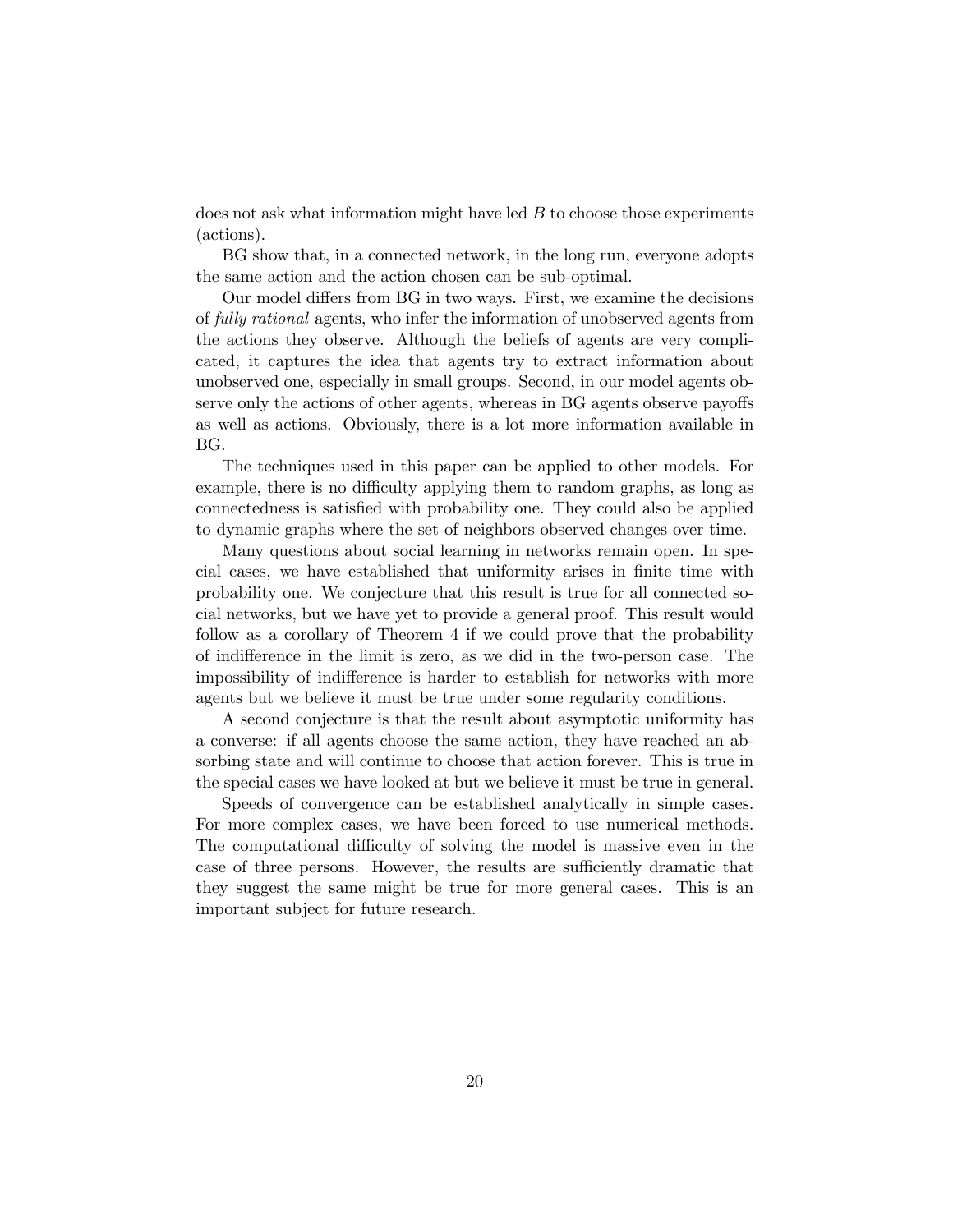### 7 Proofs

### 7.1 Proof of Theorem1

By definition (Billingsley, 1986, p. 480), the sequence  $\{(V_t^*, \mathcal{F}_{it}) : t =$ 1, 2, ...} is a submartingale if the following four conditions hold:

- (i)  $\mathcal{F}_{it} \subseteq \mathcal{F}_{it+1};$
- (ii)  $V_{it}^*$  is measurable  $\mathcal{F}_{it}$ ;
- (iii)  $E[|V_{it}^*|] < \infty;$
- (iv) with probability 1,  $E[V_{it+1}^*|\mathcal{F}_{it}] \geq V_{it}^*$ .

The first conditions follows directly from the definition of equilibrium. The second holds because  $U(a, \cdot)$  is  $\mathcal{F}_{it}$ -measurable,  $X_{it}$  is  $\mathcal{F}_{it}$ -measurable, and

$$
V_{it}^* = E[U(X_{it}(\cdot), \cdot) | \mathcal{F}_{it}].
$$

The third condition follows because  $A \subset \mathbf{R}$  is finite and  $U(a, \cdot)$  is bounded for each a. To establish the fourth condition, note that since  $\mathcal{F}_{it} \subseteq \mathcal{F}_{it+1}$ ,  $X_{it}$  is  $\mathcal{F}_{it+1}$ -measurable and the equilibrium conditions imply that

$$
E[U(X_{it},\cdot)|\mathcal{F}_{it+1}] \leq E[U(X_{it+1},\cdot)|\mathcal{F}_{it+1}]
$$
  
=  $V_{it+1}^*$ .

Then

$$
V_{it}^* = E[U(X_{it}, \cdot)|\mathcal{F}_{it}]
$$
  
=  $E[E[U(X_{it}, \cdot)|\mathcal{F}_{it+1}]|\mathcal{F}_{it}]$   
 $\leq E[V_{it+1}^*|\mathcal{F}_{it}]$ 

and  $\{(V_{it}^*, \mathcal{F}_{it}) : t = 1, 2, \ldots\}$  is a sub-martingale.

From the martingale convergence theorem, there exists a random variable  $V_{i\infty}^*$  such that  $V_{it}^* \to V_{i\infty}^*$  almost surely.

### 7.2 Proof of Corollary 2

We note that for any  $j \in N_i$ ,  $X_{jt-1}$  is  $\mathcal{F}_{it}$ -measurable so the equilibrium conditions imply that

$$
V_{it}^* \geq E[U(X_{jt-1}, \cdot)|\mathcal{F}_{it}]
$$
  
= 
$$
E[E[U(X_{jt-1}, \cdot)|\mathcal{F}_{jt-1}]|\mathcal{F}_{it}]
$$
  
= 
$$
E[V_{jt-1}^*|\mathcal{F}_{it}].
$$

From this inequality it follows that  $V_{i\infty}^* \geq E[V_{j\infty}^*|\mathcal{F}_{i\infty}],$  where  $\mathcal{F}_{i\infty}$  is the σ-field generated by ∪{ $\mathcal{F}_{i1}, \mathcal{F}_{i2}, ...$ }.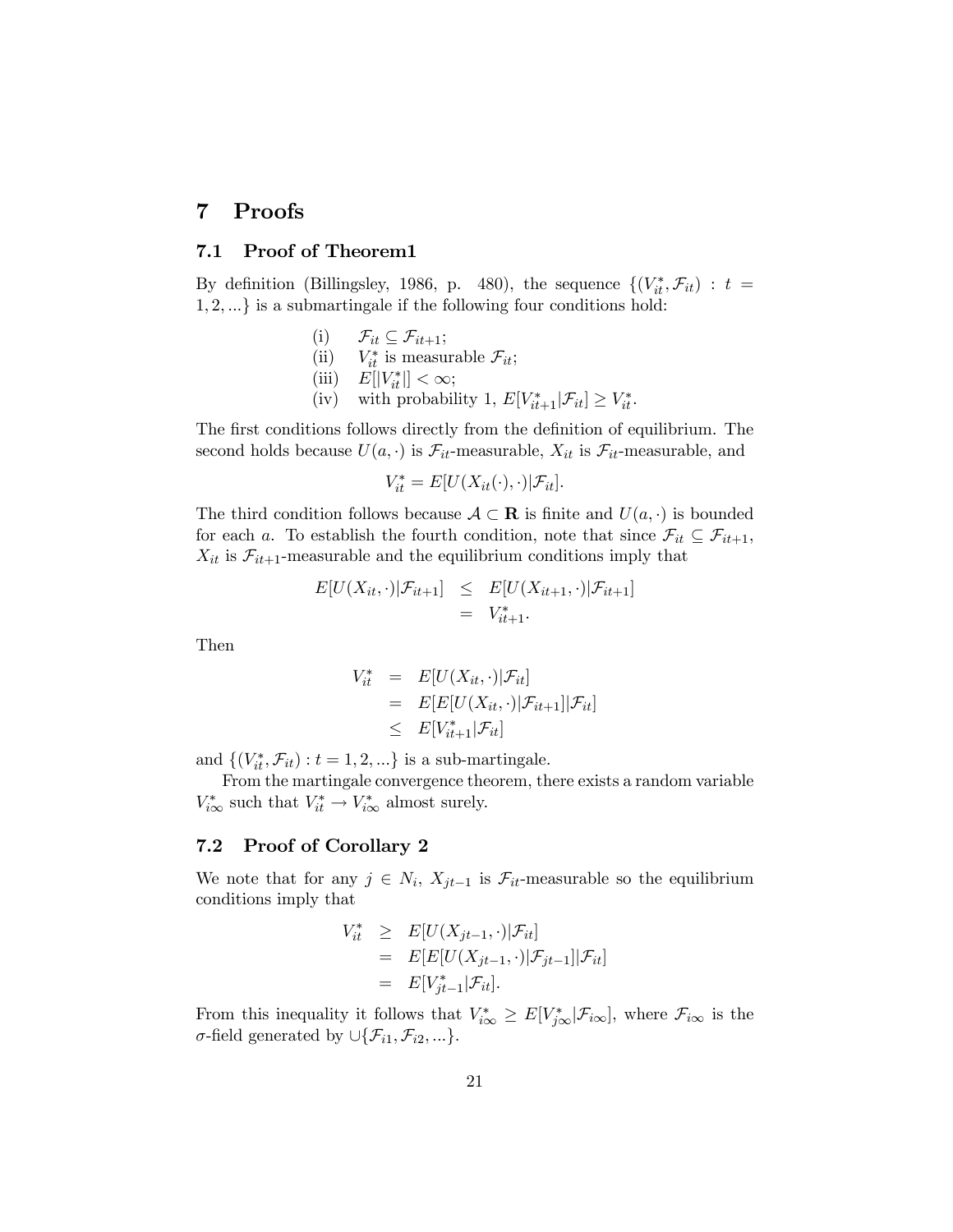### 7.3 Proof of Theorem 4

Let i and j be two agents such that  $j \in N_i$  and j is connected to i and let a and b be fixed but arbitrary actions. Define  $E = \{\omega : X_{it} = a \text{ i.o}, X_{jt} = b\}$ i.o.}. Then E is a measurable set, in fact,  $E \in \mathcal{F}_{i\infty}$ . Let  $\chi_E : \Omega \to \{0,1\}$ denote the indicator function for the set  $E$ , that is,

$$
\chi_E(\omega) = \begin{cases} 1, & \omega \in E, \\ 0, & \omega \notin E. \end{cases}
$$

Since  $V_{it}^a(\omega) = V_{it}^*(\omega)$  i.o. for every  $\omega \in E$  and  $V_{it}^a \to V_{i\infty}^a$  almost surely, we have  $V_{i\infty}^a = V_{i\infty}^*$  for almost every  $\omega \in E$ . Similarly,  $V_{j\infty}^b = V_{j\infty}^*$  for almost every  $\omega \in E$ . From Theorem 1, with probability one,

$$
V_{it}^* \chi_E \to V_{i\infty}^* \chi_E
$$

and

$$
V_{jt}^* \chi_E \to V_{j\infty}^* \chi_E.
$$

From Corollary 3, with probability one,

$$
E[V_{i\infty}^*\chi_E|\mathcal{F}_{i\infty}] = E[V_{j\infty}^*\chi_E|\mathcal{F}_{i\infty}].
$$

For any action  $a$  in  $A$  let

$$
V_{it}^a = E[U(a,\cdot)|\mathcal{F}_{it}].
$$

Clearly,  ${V_{it}^a}$  is a martingale and  $V_{it}^a \rightarrow V_{i\infty}^a$  almost surely. Let

$$
E_i^a = \{ \omega : V_{i\infty}^a(\omega) \ge V_{i\infty}^b(\omega), b \neq a \}.
$$

Then  $E_i^a \cap E_j^b$  belongs to  $\mathcal{F}_{i\infty} \cap \mathcal{F}_{j\infty}$ . Suppose that  $\mathbf{P}[E_i^a \cap E_j^b] > 0$  for some  $a \neq b$ . We conclude

$$
E[V_{i\infty}^* | E_i^a \cap E_j^b] = E[U(a, \cdot)|E_i^a \cap E_j^b]
$$
  
\n
$$
\geq E[U(b, \cdot)|E_i^a \cap E_j^b]
$$
  
\n
$$
= E[V_{j\infty}^* | E_i^a \cap E_j^b].
$$

Since  $V_{i\infty}^* = E[V_{j\infty}^*|\mathcal{F}_{i\infty}]$  we have  $V_{i\infty}^a(\omega) = V_{i\infty}^b(\omega)$  for almost every  $\omega \in$  $E_i^a \cap E_j^b$ . Thus, agents i and j can disagree (choose different optimal actions) in the limit only if  $i$  is indifferent.